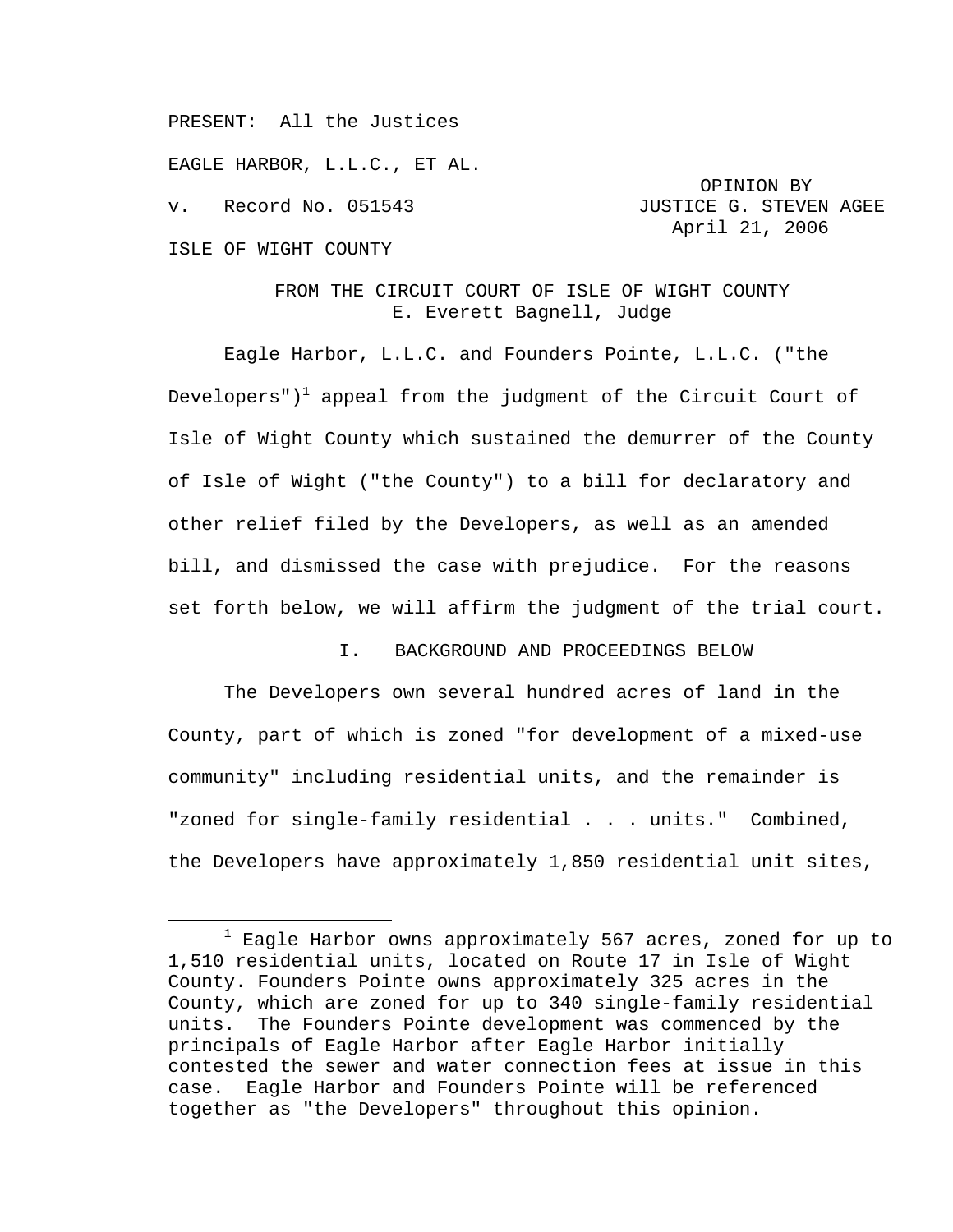all of which are located in the County's Northern Development Service District ("NDSD"). The County has three separate utility service districts: the NDSD, the Windsor Service District ("WSD"), and the Southern Development Service District ("SDSD").

In 1996, the County's Board of Supervisors ("the Board") enacted ordinances ("the 1996 Ordinances") setting water and sewer connection fees for each residential unit of \$3,000 to connect to the County's water system and \$3,000 to connect to the County's sewer system. The 1996 Ordinances also provided that "when application for service is made for single family houses in a system totally installed by the developer and conveyed to the County at no cost, the connection fees [would] be reduced by sixty percent (60%)" ("the developer credit"). In 2000, the Board repealed the developer credit.

In 1997, the County issued 25-year General Obligation Water and Sewer Bonds in the amount of \$14,250,000 in order to finance improvements to its water and sewer system. Specifically, 45% of the bond proceeds financed improvements to the County's water system in the NDSD and the remainder went to improvements to the County's sewer system in the other two service districts. There were no sewer improvements in the NDSD and no water improvements undertaken in the WSD or the SDSD from the proceeds of the bond issue.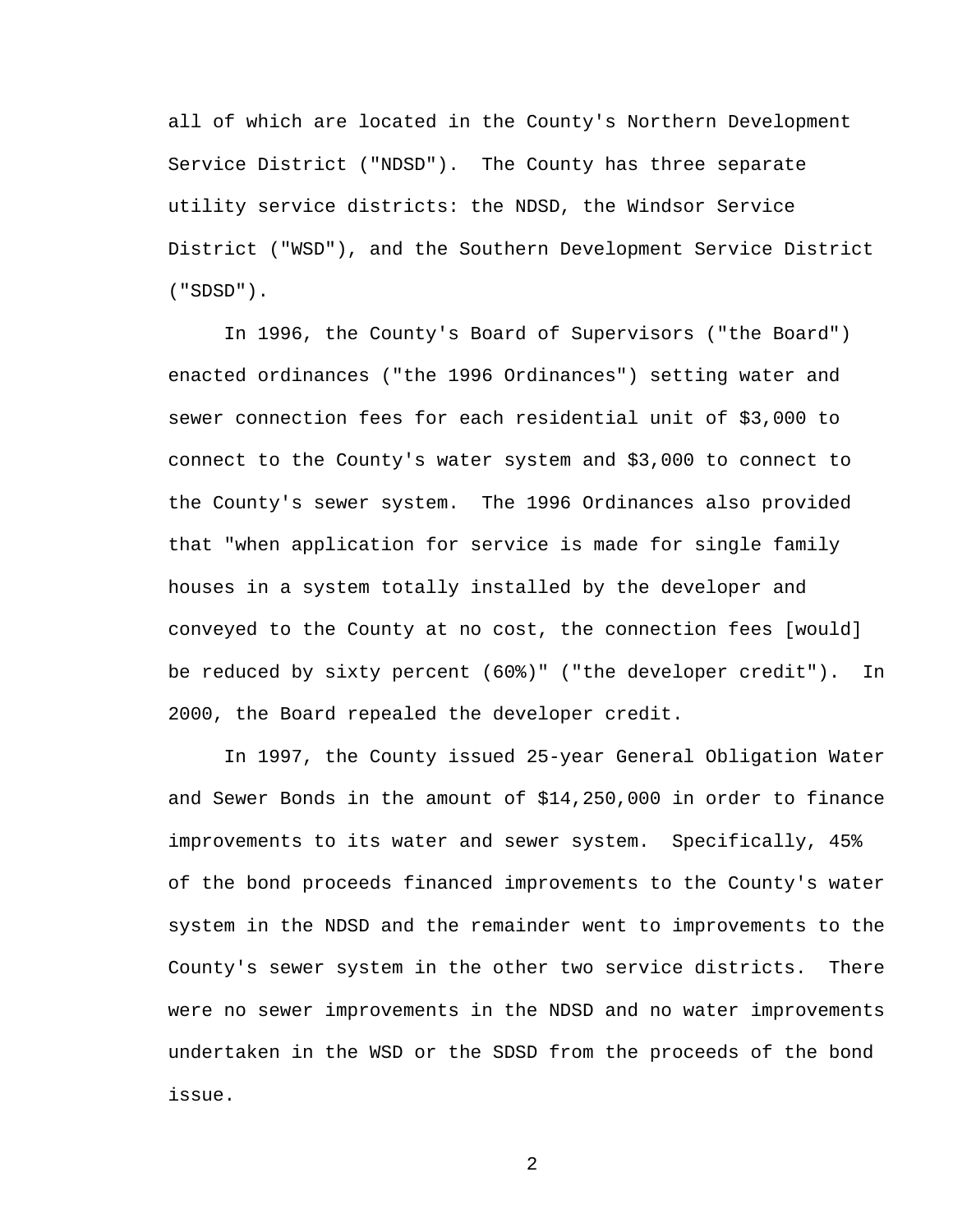In April 2001 the Board commissioned an "internal study of existing water and sewer rates" and utility connection fees. The results of the study ("the County Report") noted that under the 1996 Ordinances, including the repeal of the developer credit, payments on "[t]he average yearly sewer debt of \$554,246 would require an average of 185 new sewer connections per year," and "[t]he average yearly water debt of \$461,063 would require an average of 154 new water connections per year." The County Report also found that only "100 new water connections and 90 new sewer connections are projected next fiscal year," and concluded that "[b]ased on [the] assumption . . . that there would be the same number of connections per year in the next 25 years, the existing water and sewer connection fees would need to be increased to \$4,610 and \$6,158 respectively to totally support the existing debt." In September 2001, the Board passed new ordinances increasing the residential water and sewer connection fees to \$4,000 each. ("the 2001 Ordinances"). These fees applied to any new residential connection to either system anywhere in the County.

By letter to the County dated August 14, 2003, Eagle Harbor contested the legality of the 2001 Ordinances. Specifically, Eagle Harbor contended that the connection fees were not "fair and reasonable" as required by statute because there was "no reasonable correlation" between the benefits derived from the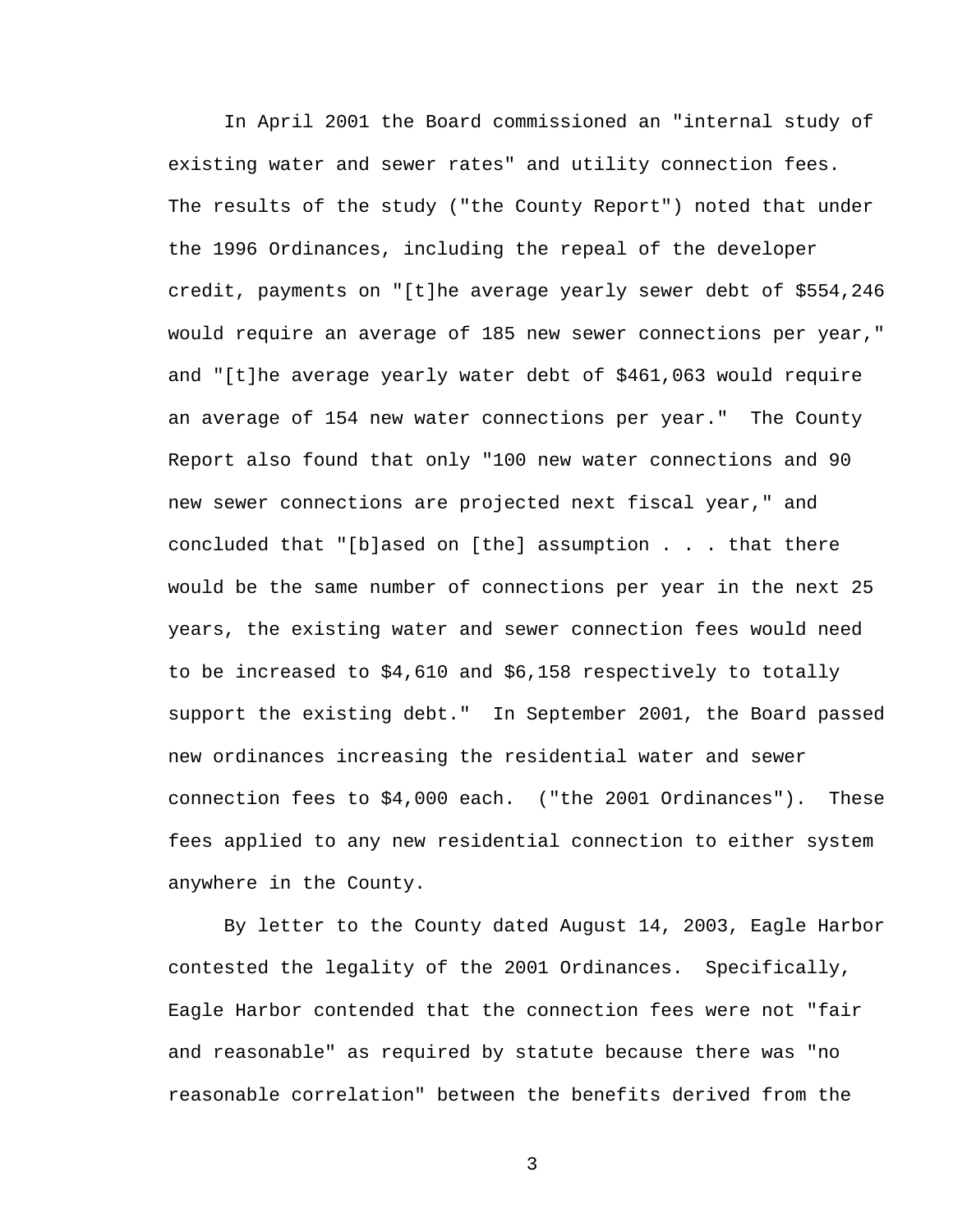water and sewer improvement projects funded by the bond proceeds and the fees charged. The letter noted that any new customer connecting to the County systems during the life of the bond issue would be required to pay the fees regardless of whether that customer derived benefit from the improvement projects financed by the bond proceeds. Further, Eagle Harbor pointed out that though "the useful life of the improvements . . . materially exceeds the term of the [b]onds, customers benefiting from those [p]rojects after the [b]onds have been retired bear none of the capital costs associated with them." Eagle Harbor suggested alternative methods of computing the fees that would require connecting customers to pay fees based on the benefit received from the bond issue projects in their utility service district. Eagle Harbor contended that it should pay only a nominal sewer connection fee as it had "paid all the costs of extending sewer" to its property.

By letter of November 20, 2003, Eagle Harbor made a demand pursuant to Code § 15.2-1248, that the County pay \$3,848,500, "representing the sum by which land sales within Eagle Harbor, LLC have been impacted by the challenged fees." $^{\rm 2}$  Founders Pointe made a separate demand on September 10, 2004, for \$569,500 in

 <sup>2</sup> In later demand letters to the County, Eagle Harbor increased its demand as more of its residential units for which it had paid the increased utility fees were sold. By letter of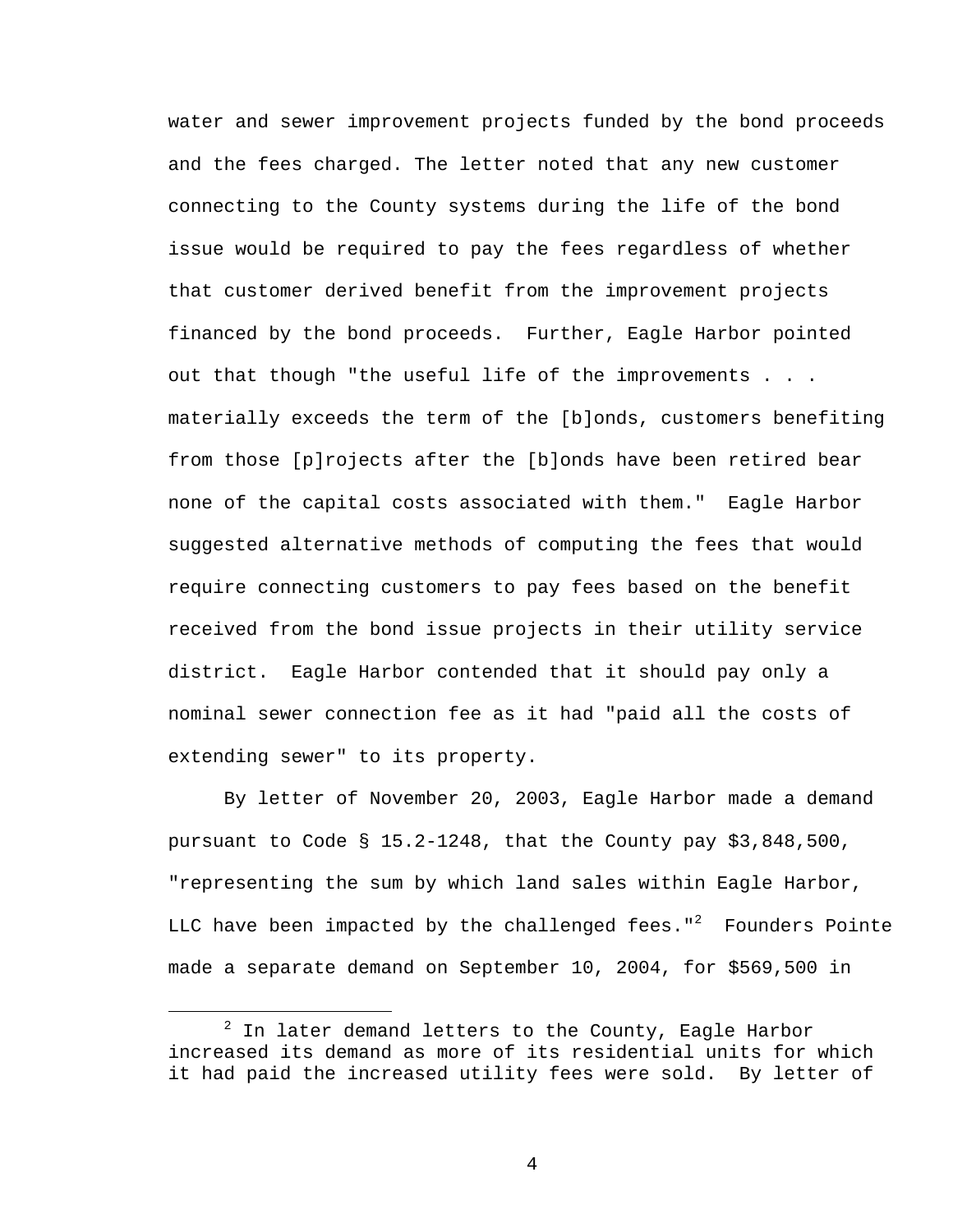damages for the "imposition of improper and excessive water and sewer connection fees" upon the same basis previously set forth by Eagle Harbor.

Receiving no response from the County, the Developers filed a bill of complaint for declaratory and other relief on September 17, 2004, seeking a determination that the connection fees under the 2001 Ordinances were "unreasonable and contrary to law." They also sought compensation for the difference between the connection fees they paid under the 2001 Ordinances and the level of fees the Developers contended were reasonable and lawful. The Developers did not allege in this pleading, or in the later filed amended bill for declaratory and other relief, that the 2001 Ordinances were actually an improper revenue raising device amounting to an illegal tax, impact fee, or special assessment so as to be void.

In the alternative, the Developers asked the trial court to enter "an injunction requiring the County to refund all water and sewer connection fees illegally charged since September 20, 2001." The Developers appended to their bill of complaint a copy of the County Report and a study conducted by their own expert, Robert C. Dolecki, P.E., evaluating the County's methodology in setting connection fees ("the Dolecki Report").

 $\overline{\phantom{0}}$ 

September 13, 2004, Eagle Harbor alleged its accrued damages had increased to \$6,284,600.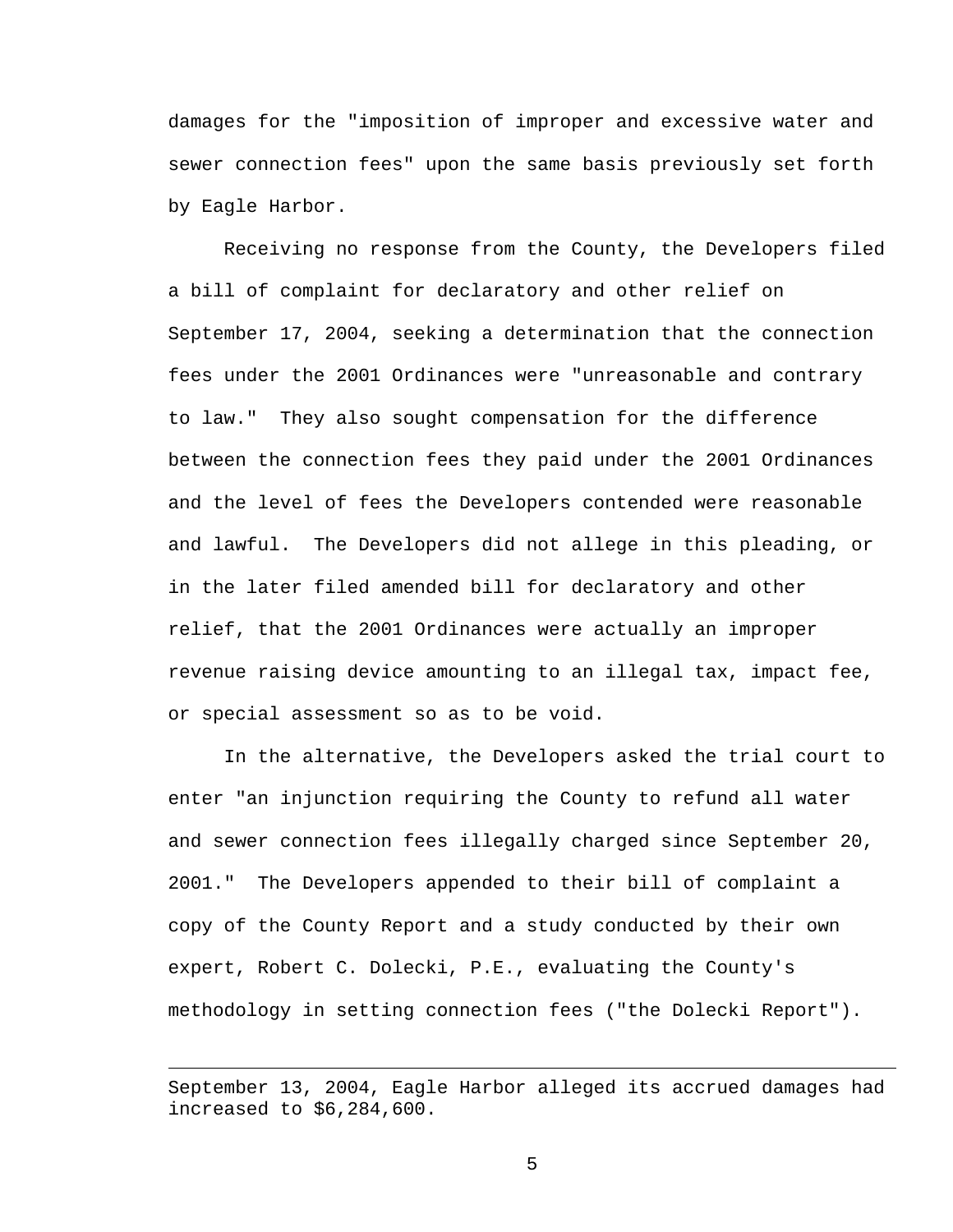The County filed a demurrer and a hearing was held by the trial court. By letter opinion dated March 22, 2005, the trial court found that a "presumption of legislative validity" and therefore, a "presumption of reasonableness" attached to the 2001 Ordinances. The trial court noted that the standard of review for such an ordinance was whether it was "fairly debatable." The trial court then opined that under the standard of review "only irrational, arbitrary or capricious action falls outside the 'fairly debatable' standard." The trial court then concluded that the Developers did not "state[] facts, which if considered true, would establish unreasonableness." Consequently, the trial court ruled the 2001 Ordinances met the "fairly debatable" standard and were thus valid.

As to the Developers' claim under Code § 15.2-2119, the trial court opined that this statute authorizes localities to collect fees from property owners connecting to County utility systems, and the Developers' contention that the 2001 Ordinances were "contrary to law" was without merit. The trial court's opinion did not specifically address the requirement under Code § 15.2-2119 that sewer and water connection fees must be "fair and reasonable." The trial court concluded that it would sustain the County's demurrer and dismiss the Developers' bill of complaint.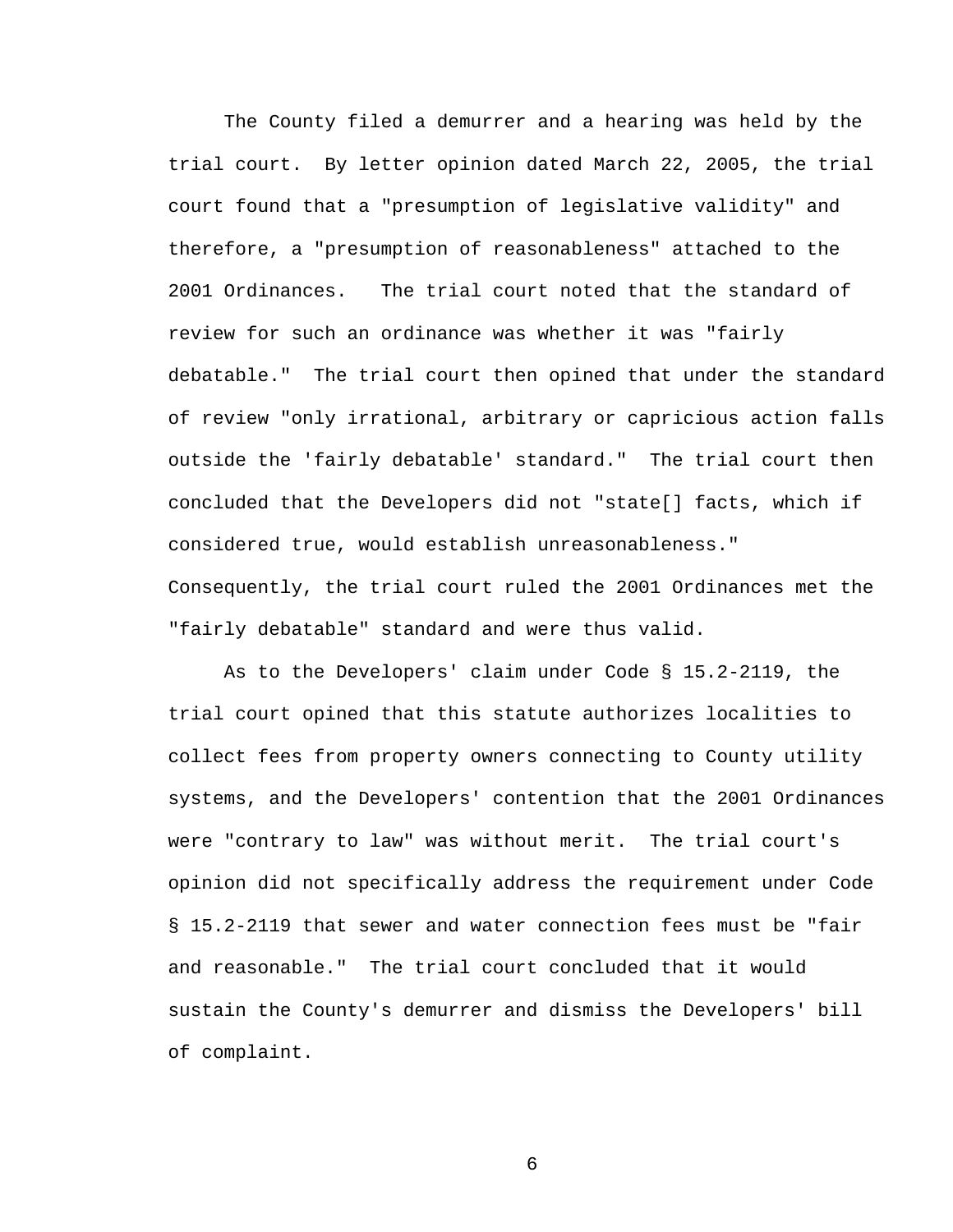On April 1, 2005, the Developers moved the trial court for leave to file an amended bill of complaint for declaratory judgment and attached their proposed amended bill to the motion. The facts alleged in the amended bill were essentially the same as in the prior pleading. The Developers alleged they were required as a condition of zoning to connect to County utilities, and they consequently paid over \$1,700,000 to extend public water and sewer lines to their developments, which lines have been or will be turned over to the County without charge.

The 2001 Ordinances, along with the repeal of the developer credit, increased the Developers' connection fees per lot from \$2,400 to \$8,000, and "the imposition of excessive connection fees . . . diminished the value of the [Developers' properties]". While the bond issue financed the NDSD Water Project, the Windsor Sewer Project, the Windsor Boulevard Extension, and the SDSD Sewer Project, approximately 90% of the proceeds were used to extend service to specific areas where County water or sewer service did not previously reach.

The Developers admitted they derived a limited benefit from the NDSD Water Project but contended they received no benefit in return for the sewer connection fee charged by the County. The Developers further alleged that under the 2001 Ordinances, the County did not assess capital costs of the bond issue against those customers benefiting from such projects in proportion to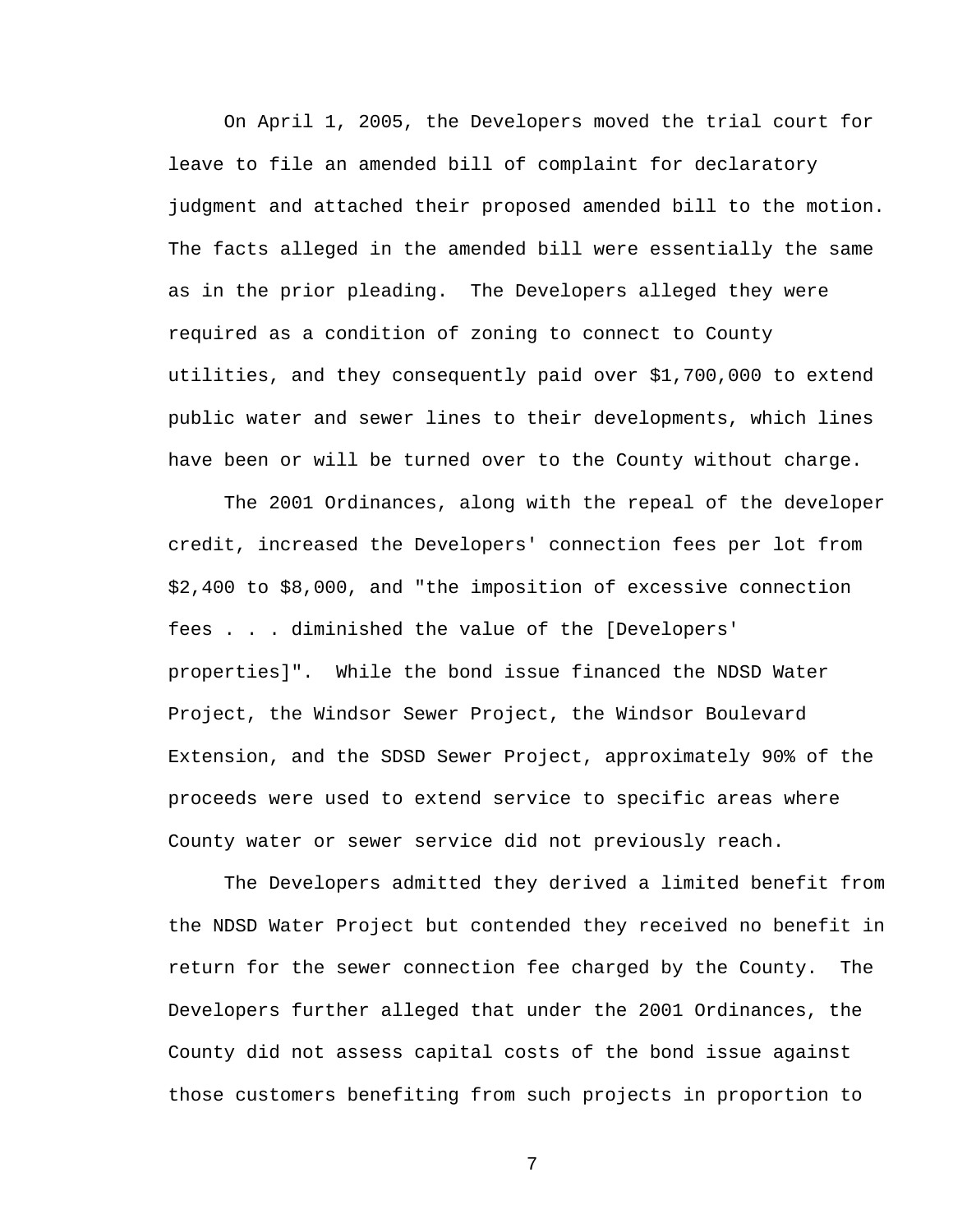benefits derived, nor did it treat the improvements as enhancements to the system generally and recover the capital costs of the bond issue through regular monthly charges for water and sewer service.

By Order of April 25, 2005, the trial court granted the motion for leave to amend but found that the additional facts alleged in the amended bill had been previously argued by the parties and considered by the court. $^3$  The trial court sustained the demurrer to the bill of complaint and the amended bill of complaint and dismissed the Developers' suit with prejudice. We granted the Developers this appeal.

#### II. STANDARD OF REVIEW

"A demurrer tests the legal sufficiency of facts alleged in pleadings, not the strength of proof." Glazebrook v. Board of Supervisors of Spotsylvania County, 266 Va. 550, 554, 587 S.E.2d 589, 591 (2003) (citations omitted). To survive a challenge by demurrer, a pleading must be made with "sufficient definiteness to enable the court to find the existence of a legal basis for its judgment." Moore v. Jefferson Hospital, Inc., 208 Va. 438,

 $\overline{\phantom{a}}$  3  $3$  We agree with the trial court that the amended bill of complaint alleges no "additional facts" which were not "previously argued by the parties [and] considered by the [trial court]." As the initial and amended bills of complaint were essentially the same and disposition was made by the same order of April 25, 2005, we will hereafter refer to the Developers' pleading as both the bill of complaint and the amended bill of complaint.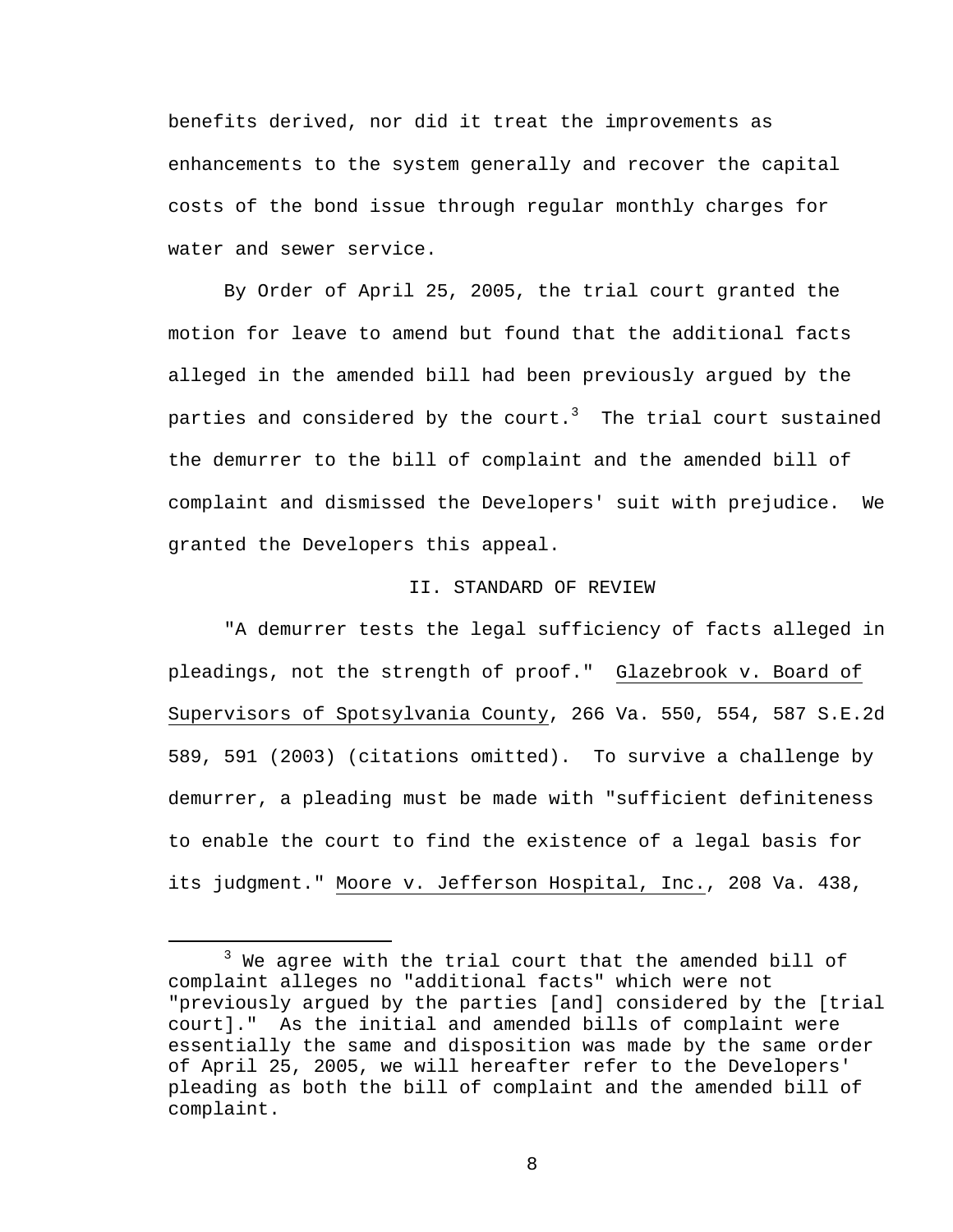440, 158 S.E.2d 124, 126 (1967) (internal quotation marks and citations omitted).

In reviewing a trial court's order sustaining a demurrer, "we are required to address the same issue that the trial court addressed, namely whether the amended [bill of complaint] alleged sufficient facts to constitute a foundation in law for the judgment sought." Hubbard v. Dresser, Inc., 271 Va. 117, 119, 624 S.E.2d 1, 2 (2006). We undertake this review de novo, accepting "as true all facts properly pleaded in the bill of complaint and all reasonable and fair inferences that may be drawn from those facts." Glazebrook, 266 Va. at 554, 587 S.E.2d at 591 (citations omitted).

#### III. ANALYSIS

The Developers argue in three assignments of error that the trial court erred in sustaining the County's demurrer. They initially argue the trial court erred "by holding that the validity of the fee structure [was] 'fairly debatable' as a matter of law," and instead should have applied the "reasonable correlation" test discussed in McMahon v. City of Virginia Beach, 221 Va. 102, 267 S.E.2d 130 (1980). They also contend that it was error to find the 2001 Ordinances "fairly debatable" and thus "reasonable" as a matter of law in spite of the Developers' factual allegations to the contrary. As such, the Developers argue the trial court was required to take evidence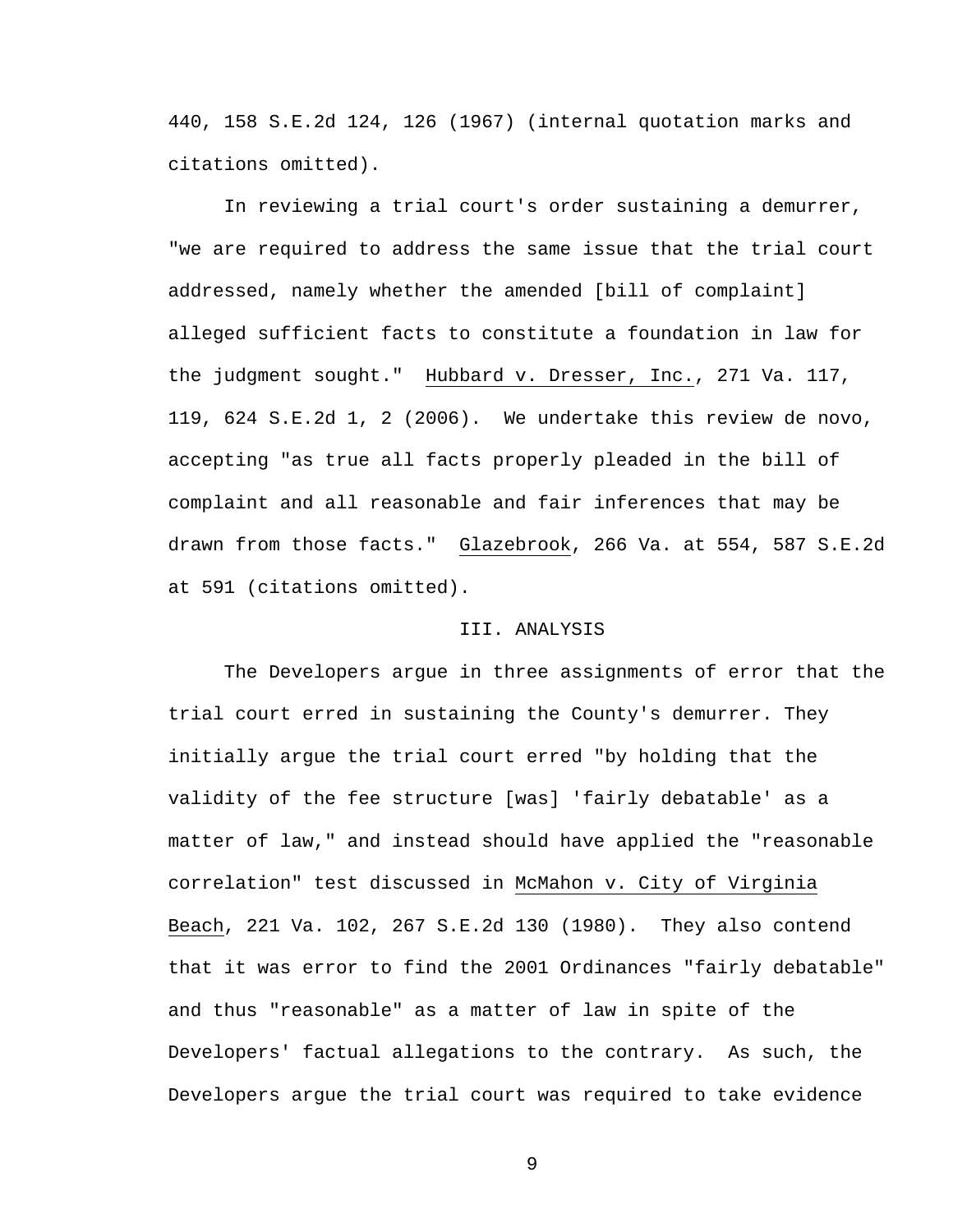on the issue and could not sustain the County's demurrer on the record before it. Finally, the Developers contend that the trial court erred in its consideration of their argument under Code § 15.2-2119 because it disregarded the statutory requirement that connection fees be "fair and reasonable."

The County defends the standard applied in the trial court, arguing that "[i]t is the Board, not [the Developers], that determines an appropriate methodology for calculating connection fees." Additionally, the County contends that the fees set by the 2001 Ordinances were "fair and reasonable" as required by Code § 15.2-2119 because the fees "were determined by the County on an objective basis," and the "anticipated revenue from those fees is not sufficient to cover the County's utility debt service." The County also argues there was sufficient evidence placed before the trial court by the Developers to permit a ruling as a matter of law on whether the 2001 Ordinances met the "fairly debatable" standard and therefore sustaining the demurrer was appropriate.

#### A. REASONABLE CORRELATION TEST

The Developers' first assignment of error invites this Court to hold that utility connection fees must meet an independent test of validity in that such fees must bear a reasonable correlation to the benefits derived by the property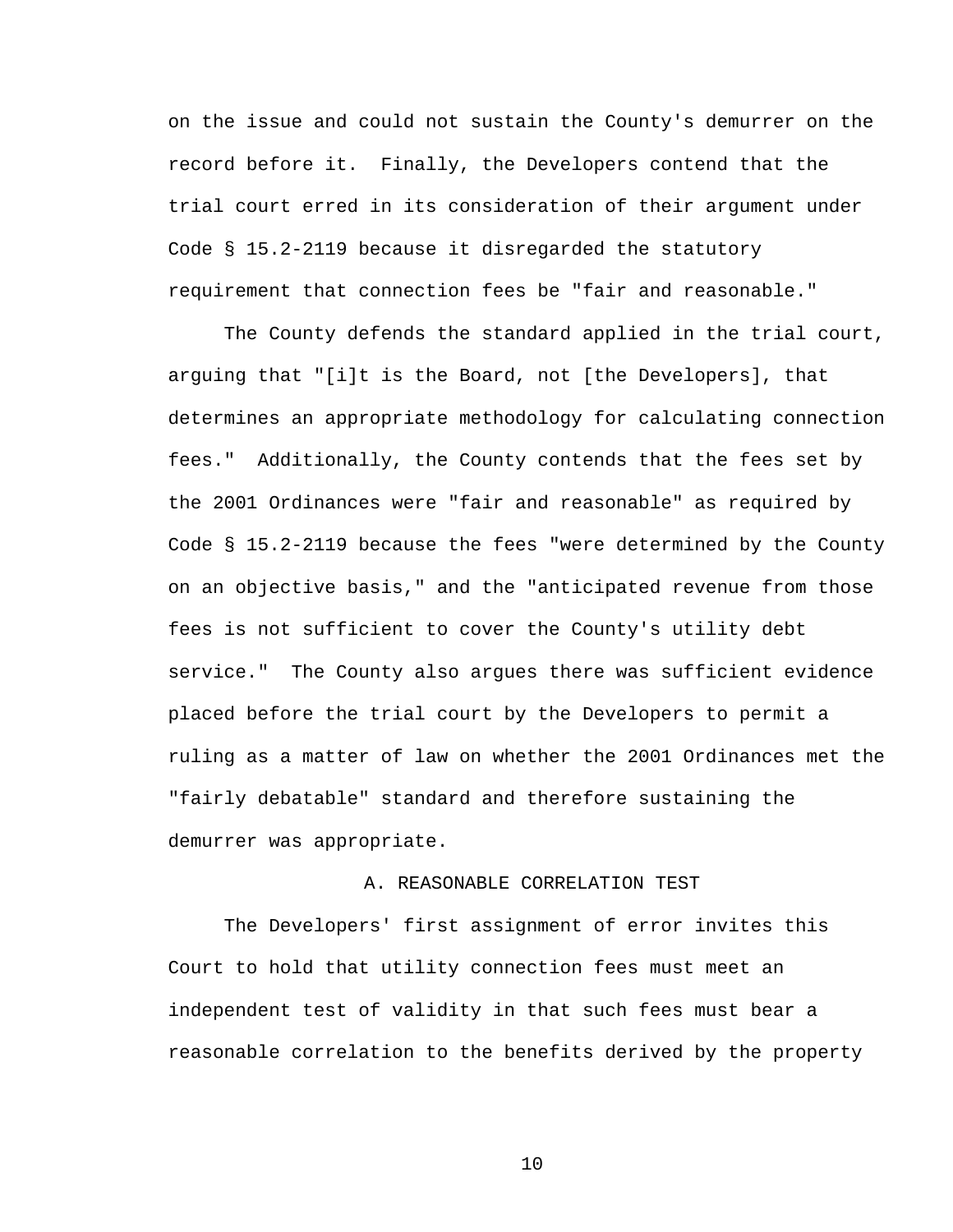owner. The Developers contend we established such a test for utility connection fees in McMahon. We disagree.

In McMahon, we determined that a locality may "require landowners who possess adequate supplies of potable water provided by their privately owned wells to connect with the municipal water supply" for a fee. 221 Va. at 103, 267 S.E.2d at 131. We also affirmed the finding of the trial court "that because the charges imposed by the ordinance would not exceed the actual cost to the City of installing the waterlines in the streets in front of the landowners' residences, a reasonable correlation arose between the benefit conferred and the cost exacted." Id. at 107, 267 Va. at 134.

However, the issue in McMahon, and the other cases cited by the Developers, Tidewater Association of Homebuilders, Inc. v. City of Virginia Beach, 241 Va. 114, 400 S.E.2d 523 (1991), and Mountain View Limited Partnership v. City of Clifton Forge, 256 Va. 304, 504 S.E.2d 371 (1998), was whether the ordinance in question was illegal because it was "an impermissible revenueproducing device" in the form of an invalid special assessment or the like. The Developers have neither alleged nor argued that the 2001 Ordinances are of that nature.

Our decision in McMahon does not set out a separate "reasonable correlation" test for utility connection fees. Rather, the examination of a municipal fee alleged to be an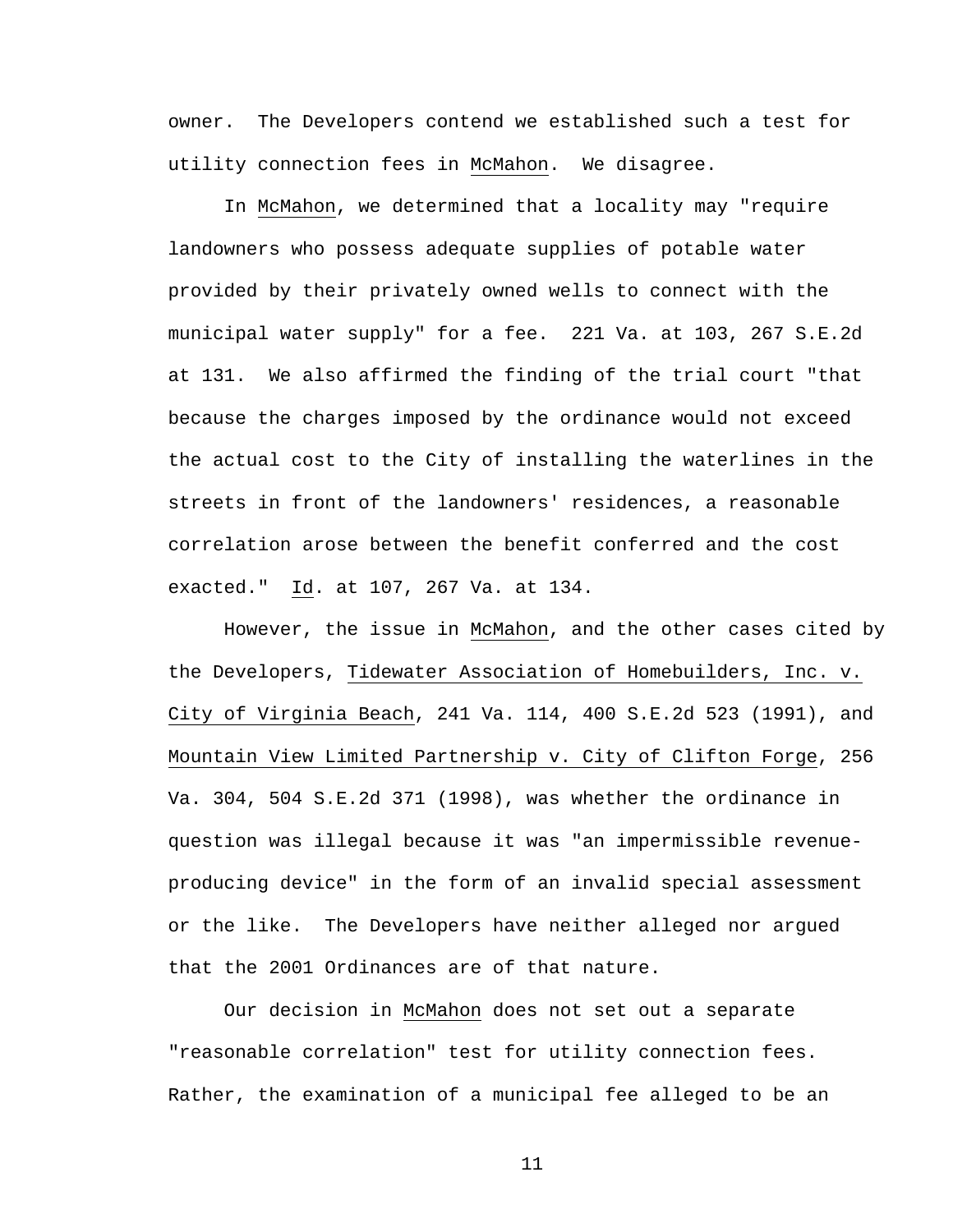"impermissible revenue-producing device" focuses on whether "a reasonable correlation arose between the benefit conferred and the cost exacted" to clarify if the levy in question "are fees rather than special assessments." 221 Va. at 107-08, 267 S.E.2d at 133-34. The landowners in McMahon argued that the ordinance requiring the mandatory water connection was not "a valid health measure" but rather "an impermissible revenue-producing device." Id. at 107, 267 S.E.2d at 133. We determined that the ordinance was a public health measure and as such, was a "valid exercise of the City's police power." Id. at 107, 267 S.E.2d at 134. Our observation that there existed "a reasonable correlation . . . between the benefit conferred and the cost exacted" served only to "negate[] the landowners' contention that the ordinance was adopted solely as a revenue measure." Id. at 107-08, 267 S.E.2d at 134.

Our subsequent decisions applying McMahon's reasonable correlation observation were in similar circumstances.<sup>4</sup> In

 $\overline{4}$  $4$  The Developers urge that our decision in Estes Funeral Home v. Adkins, 266 Va. 297, 586 S.E.2d 162 (2003), supports their position that utility connection fees imposed by a locality are unlawful if there is "no correlation between the rates charged . . . and the cost . . . of providing [the service]." However, the claim in Estes Funeral Home was based on a constitutional argument that the Equal Protection clause prohibited assessing disparate trash collection fees among members of the same customer class. Id. at 302-03, 586 S.E.2d at 165. We agreed that a locality could not charge different fees to similarly situated customers. Id. at 306, 586 S.E.2d at 167. No such claim is made in the case at bar, which involves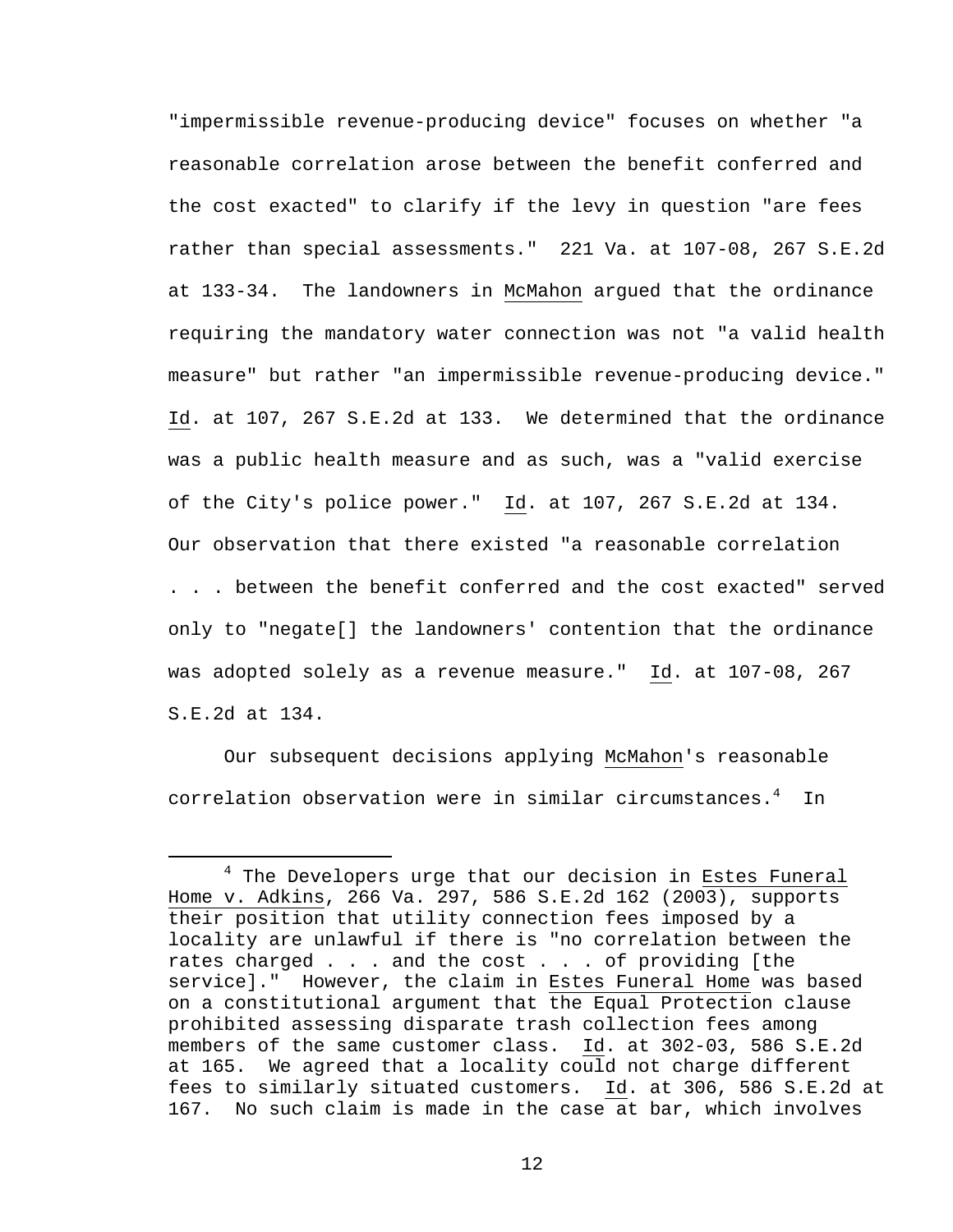Tidewater Association of Homebuilders, a group of homebuilders challenged a city ordinance imposing a Water Resource Recovery Fee to recover the capital costs of building a water pipeline. 241 Va. at 117, 400 S.E.2d at 525. The homebuilders alleged "the City had no legal authority to levy and collect the fee, that the fee was an unauthorized tax, and that the timing and amount of the fee were arbitrary and capricious exercises of the City's authority." Id. Specifically, the homebuilders contended that the City acted without authority because the fee was an "impact fee" as defined by former Code §  $15.1$ -498.2, $^5$  and thus should have been established by statute in order to be valid. Id. at 119-20, 400 S.E.2d at 526. Further, they alleged that the fee was an impermissible tax because there is "no particularized benefit to those who pay the fee." Id. at 120, 400 S.E.2d at 527.

Holding that "the ability to finance the cost of providing [a water system] is inherent in the authority to provide it," this Court determined that the fee was a form of proprietary fee for a particular service. Id. at 119-20, 400 S.E.2d at 526-27. "[W]ithout the [pipeline], new developments or connections to

the mirror opposite of the circumstances reviewed in Estes Funeral Home, because the County here is charging uniform fees among members of the same customer class. Estes Funeral Home therefore has no application in the case at bar. <sup>5</sup> This statute is now codified as Code § 15.2-2319.

i<br>Li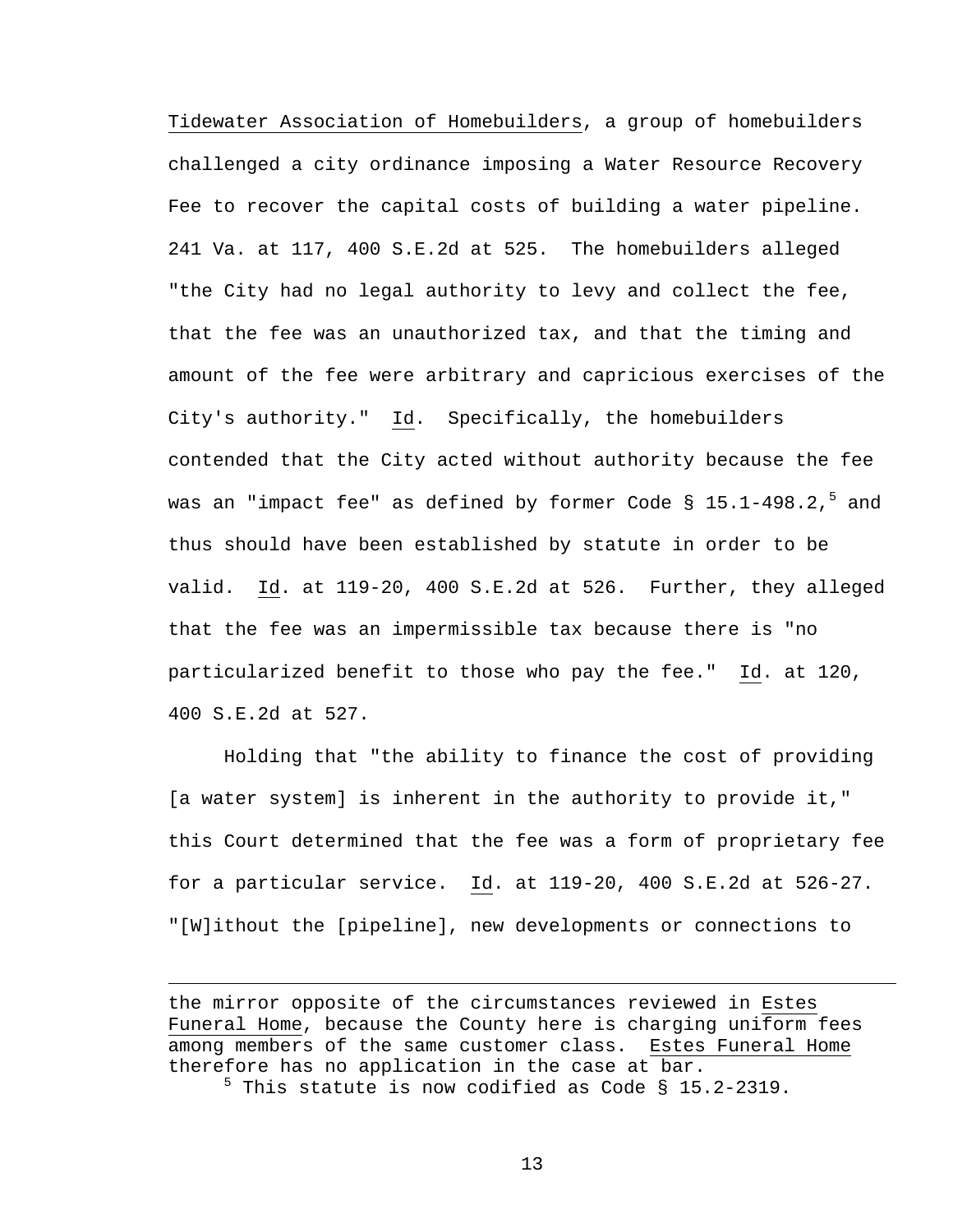the existing water system would not have been possible." Id. at 121, 400 S.E.2d at 527. We held that "those who are paying the fee for the new connections . . . are receiving an immediate benefit – access to the present City water system which would be unavailable without the project." Id. Citing McMahon, we noted that because "there was a reasonable correlation between the benefits of the service provided and burdens of the fee paid, . . . the fee was valid and not solely a revenue measure or special assessment." Id.

In Mountain View, apartment complex owners contested the validity of an ordinance nearly doubling refuse collection and disposal fees. 256 Va. at 307, 504 S.E.2d at 373. Specifically, the owners contended that under Tidewater and McMahon, "the fee imposed by the Ordinance was an impermissible tax, because the fee exceeded the actual cost of providing the service and there was no reasonable correlation between the benefit conferred and the burden imposed." Id. at 310, 504 S.E.2d at 374-75. At trial, the City of Clifton Forge presented evidence that the landfill used at the time the higher fees were enacted was set to close and that anticipated expenditures associated with that closing merited the fee increase. Id. at 308-09, 504 S.E.2d at 374.

In explaining our prior holdings in McMahon and Tidewater we observed that: "[W]e merely concluded that since the costs of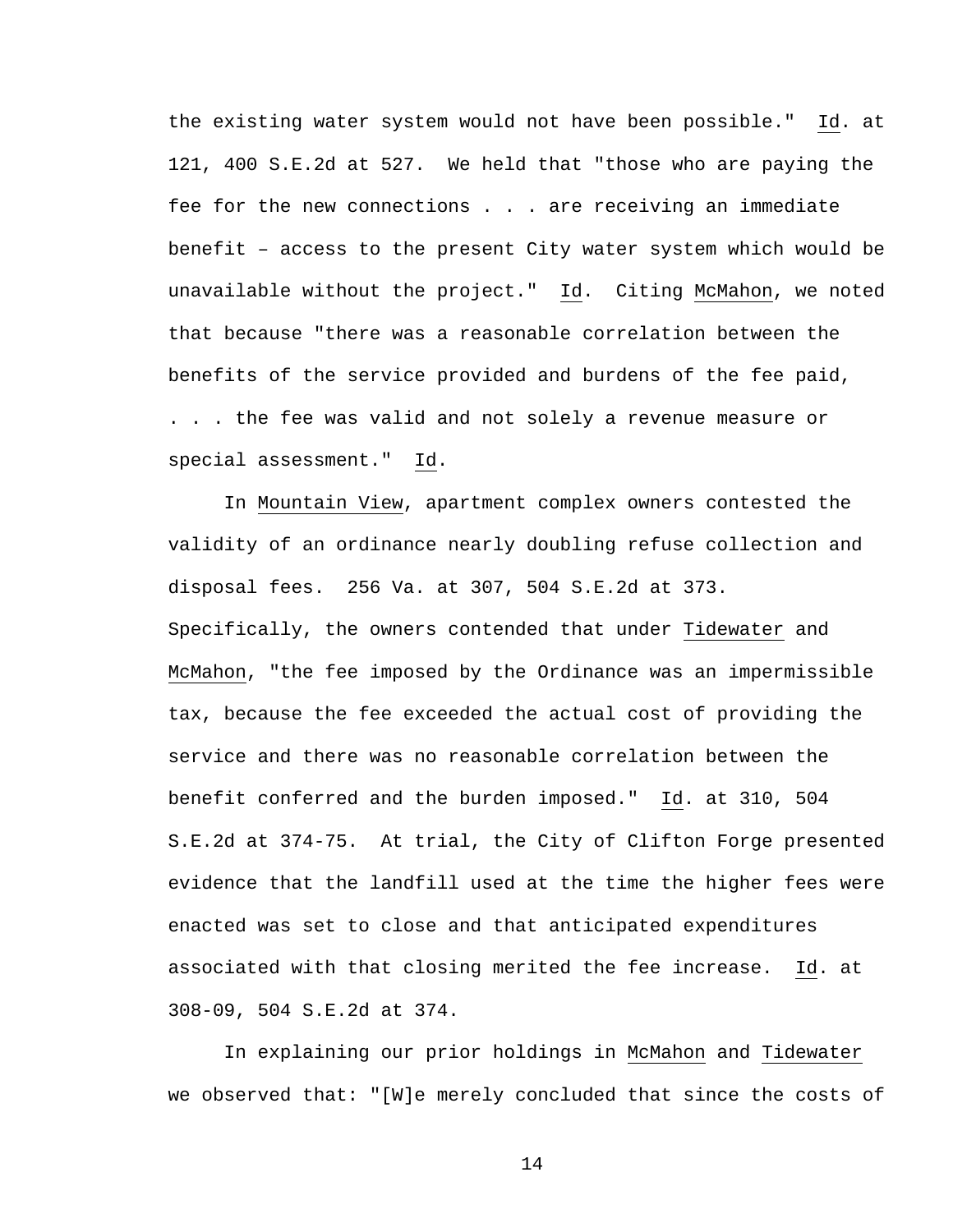the planned services exceeded the fees imposed for those services, there was no merit to the contention that either of the ordinances constituted an impermissible tax." Id. at 311, 504 S.E.2d at 375. Based upon this precedent, we determined the challenged ordinance in Mountain View

is not an invalid revenue-generating device solely because the fee set by the ordinance generates a surplus. The relevant inquiry, as set forth in McMahon and reaffirmed in Tidewater, is whether there is a reasonable correlation between the benefit conferred and the cost exacted by the ordinance.

Id. at 312, 504 S.E.2d at 376.

 Our decision in McMahon and its progeny establish that the judicial inquiry as to a reasonable correlation relating to a municipal fee is directed to whether that fee is a bona fide fee-for-service or an "invalid revenue-generating device." Mountain View, 256 Va. at 312, 504 S.E.2d at 376. The reasonable correlation test is not an independent determination of reasonableness in the context of the "fairly debatable" standard applied to the legislative enactment of a local governing body. Instead, it is determinative of whether a fee enacted by a locality is a permissible exercise of its police power as opposed to an impermissible revenue-producing device in the form of a special assessment, impact fee or the like.

In the case at bar, the Developers neither pled nor argued that the 2001 Ordinances enacted fees that constituted an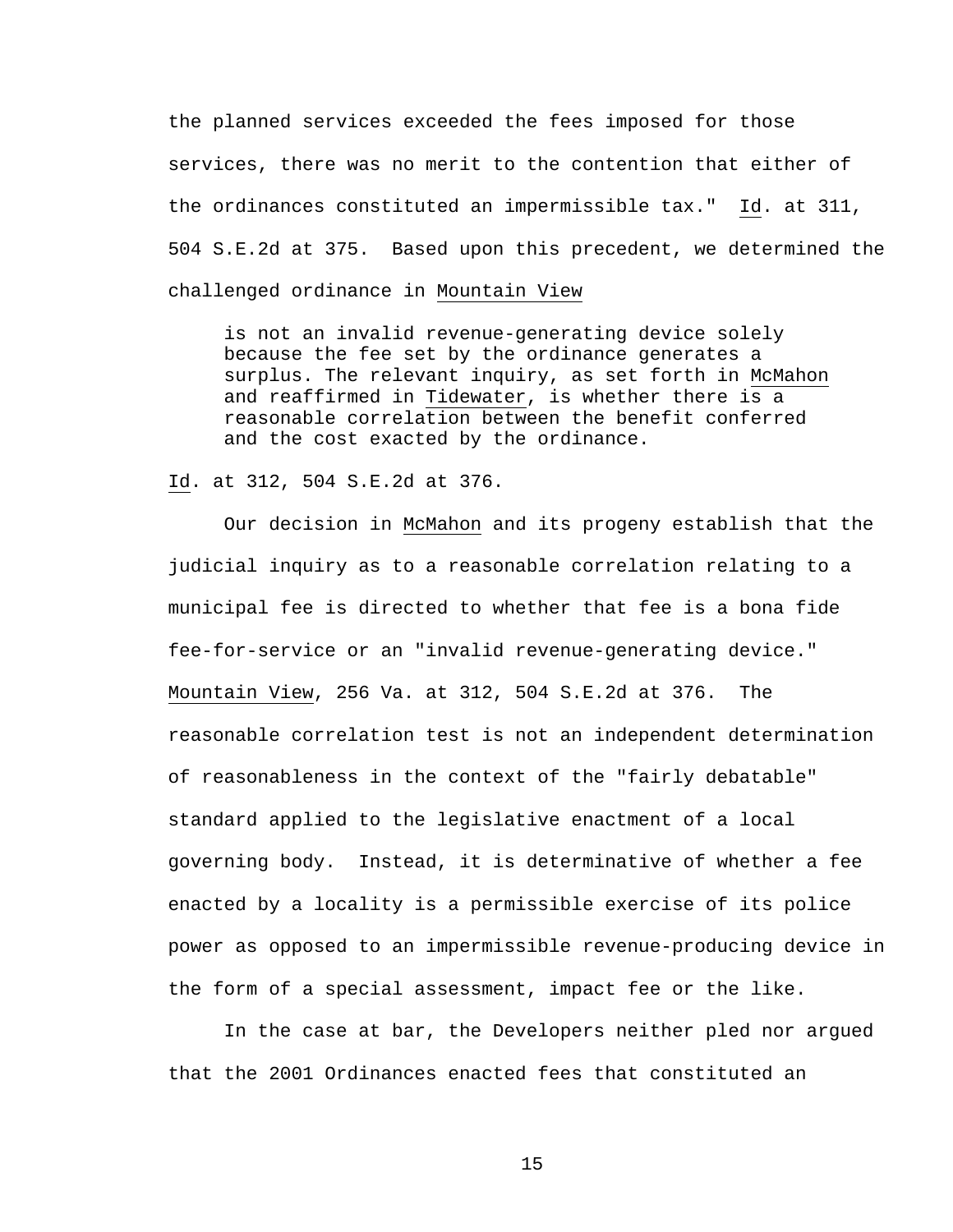impermissible tax as a special assessment, impact fee, or the like. Neither do the Developers challenge the County's authority to enact and levy the connection fees as a valid exercise of the County's police powers. Instead, they contend only that the fees are "unreasonable and contrary to law" as not reasonably related to the benefit conferred on the Developers. Therefore the "reasonable correlation" test has no application to the 2001 Ordinances, and the trial court did not err by refusing to apply such a review.

#### B. CODE § 15.2-2119

This Court has held that "setting rates and fees for sewer or water services is a nondelegable legislative function." City of South Boston v. Halifax County, 247 Va. 277, 283, 441 S.E.2d 11, 15 (1994); County of York v. King's Villa, Inc., 226 Va. 447, 450, 309 S.E.2d 332, 333 (1983); Armstrong v. County of Henrico, 212 Va. 66, 77, 182 S.E.2d 35, 43 (1971). Thus, as with any other legislative function, the action of the Board in setting the connection fees is accorded a presumption of validity. Board of Supervisors v. Robertson, 266 Va. 525, 532, 587 S.E.2d 570, 575 (2003).

The trial court recited the "reasonableness" standard which governs the challenge to an ordinance a local governing body enacts in its legislative capacity: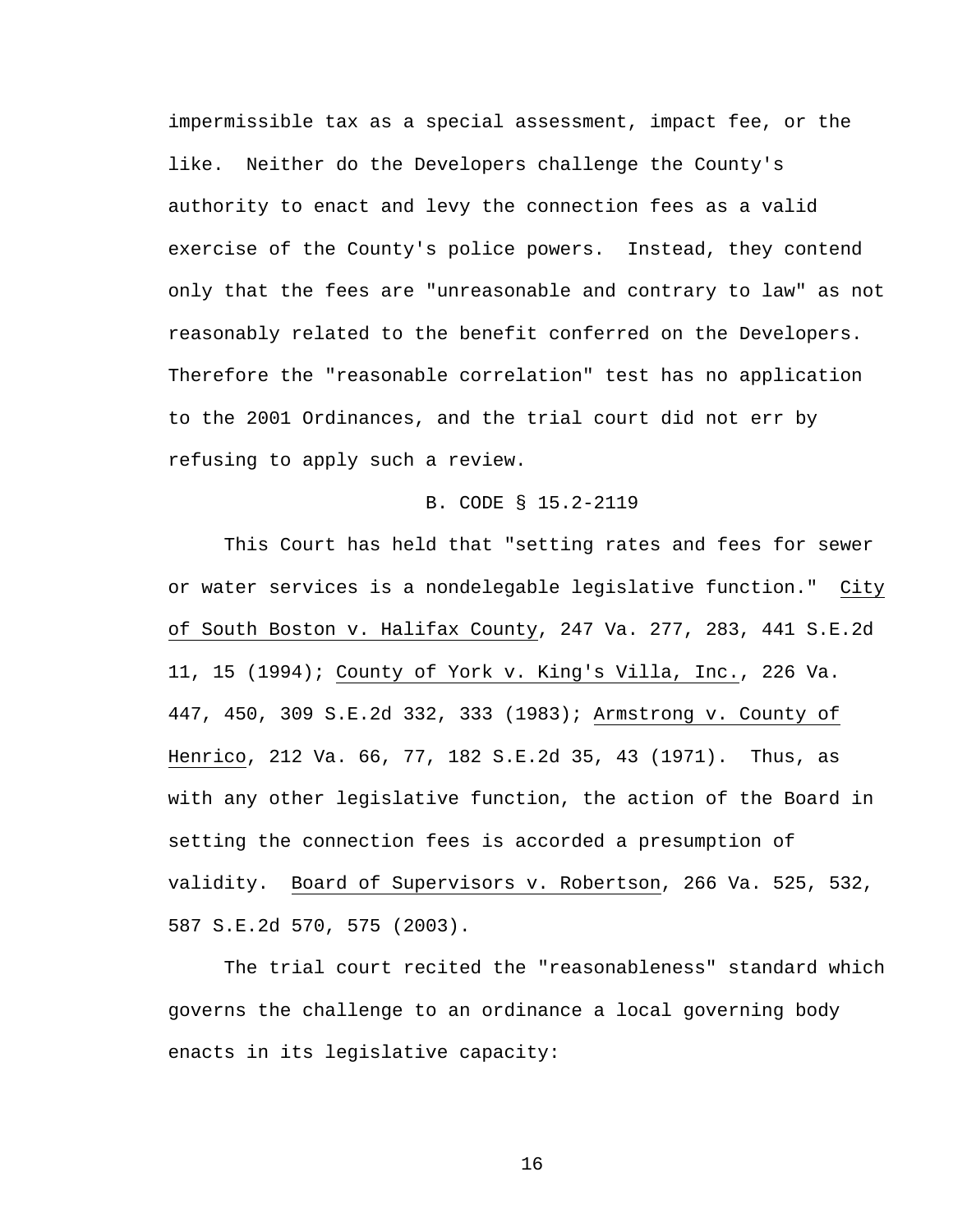The presumption of legislative validity that attached to the Board's [legislation] is a presumption of reasonableness. Legislative action is reasonable if the matter in issue is fairly debatable. An issue is fairly debatable when the evidence offered in support of the opposing views would lead objective and reasonable persons to reach different conclusions . . . .

We have enunciated the following principles for determining whether the presumption of reasonableness in a given case should prevail or has been overcome:

Where presumptive reasonableness is challenged by probative evidence of unreasonableness, the challenge must be met by some evidence of reasonableness. If evidence of reasonableness is sufficient to make the question fairly debatable, the [legislative action] must be sustained. If not, the evidence of unreasonableness defeats the presumption of reasonableness and the [legislative action] cannot be sustained.

Id. at 532-33, 587 S.E.2d at 575 (citations and internal quotation marks omitted).<sup>6</sup>

Code § 15.2-2119 requires that "[w]ater and sewer connection fees established by any locality shall be fair and reasonable." The General Assembly has used this language throughout the Code to describe the obligation of authorities

 $\overline{6}$  $6$  The trial court cited Marsh v. City of Richmond, 234 Va. 4, 10, 360 S.E.2d 163, 166-67 (1987) and City of Richmond v. Randall, 215 Va. 506, 511, 211 S.E.2d 56, 60 (1975), for the proposition that "only irrational, arbitrary or capricious action falls outside the 'fairly debatable' standard." However, in Marsh we did not mention the "fairly debatable" standard, and our decision in Randall echoes the reasoning of Robertson, requiring a weighing of the evidence to determine reasonableness and thus whether the contested issue is "fairly debatable." Randall, 215 Va. at 511-12, 211 S.E.2d at 60. Thus, the trial court erred in defining "fairly debatable" by focusing on the "irrational, arbitrary or capricious" standard.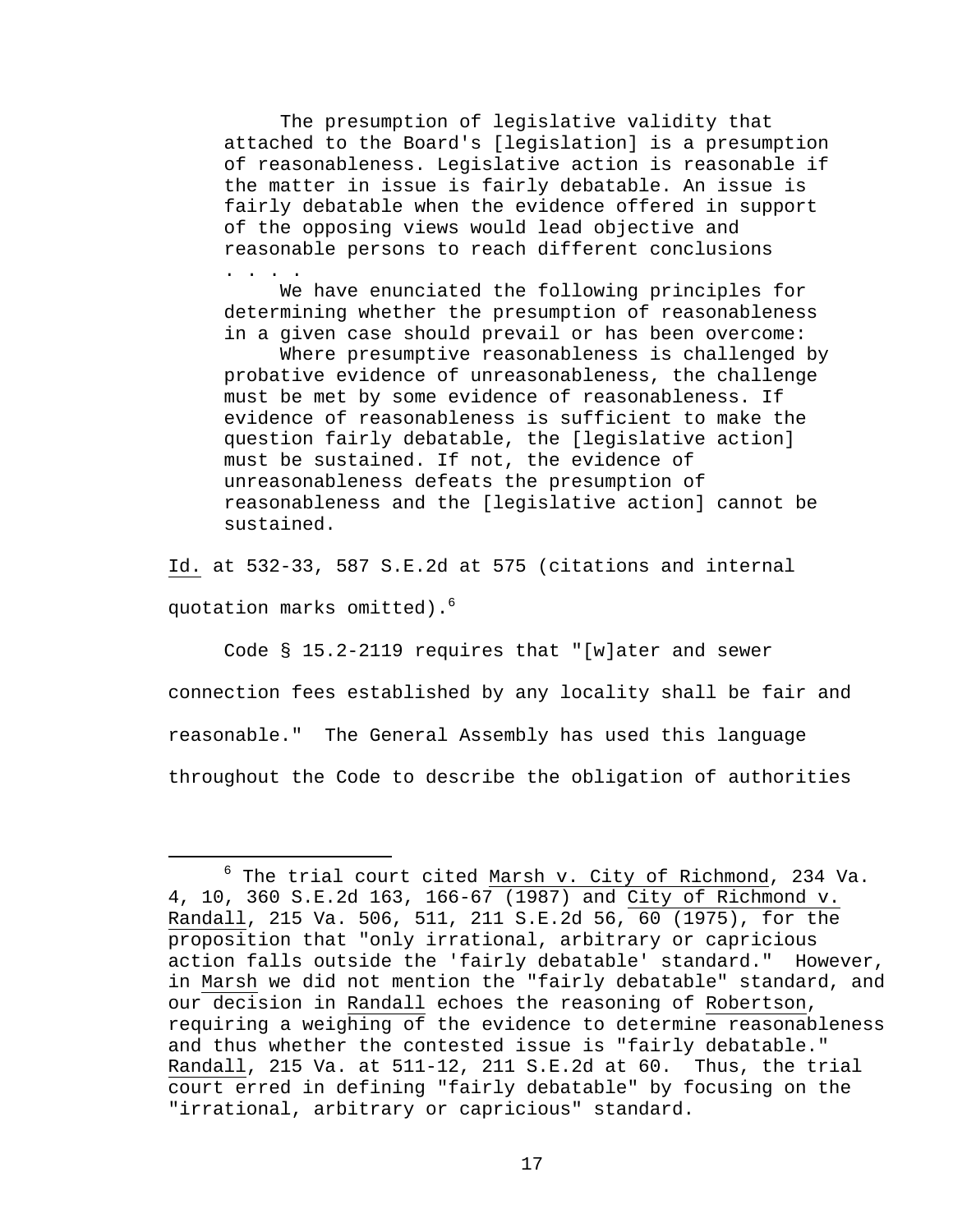and localities charging connection fees and service fees for water, sewer, and wireless communications to charge only fair and reasonable fees. Code  $\S$ § 15.2-2143, -5114(10), -5136(D),  $-5137(E)$ ,  $-5431.11(9)$ ,  $-5431.25(D)$ ; Code §§ 21-118.4(e),  $-118.5$ . The legislature, however, declined in each instance to define "fair and reasonable."

The Developers argue that because Code § 15.2-2119 was amended in 1997, adding the "fair and reasonable" language to the statute, the General Assembly created a new standard of review. They contend a court must independently determine whether a local governing body's fee enactment is "fair and reasonable," not simply whether the issue of a "fair and reasonable" connection fee is "fairly debatable." We disagree with the Developers.

Prior to its amendment, Code §  $15.2-2119^7$  did not separately address the right of a locality to assess connection fees. The 1997 amendments, however, added the pertinent language to the statute that: "Water and sewer connection fees established by any locality shall be  $\underline{\mathsf{fair}}$  and reasonable." (Emphasis added). $^8$ These amendments did not address or change the applicable

 $\overline{\phantom{a}}$  $\frac{7}{1}$  Code § 15.1-321 became Code § 15.2-2119 in December of 1997 pursuant to a separate enactment during the same session of General assembly repealing and recodifying former Title 15.1 as Title 15.2. See 1997 Acts ch. 587.

 $8$  See 1997 Acts ch. 12 (amending former Code § 15.1-321, now codified as § 15.2-2119).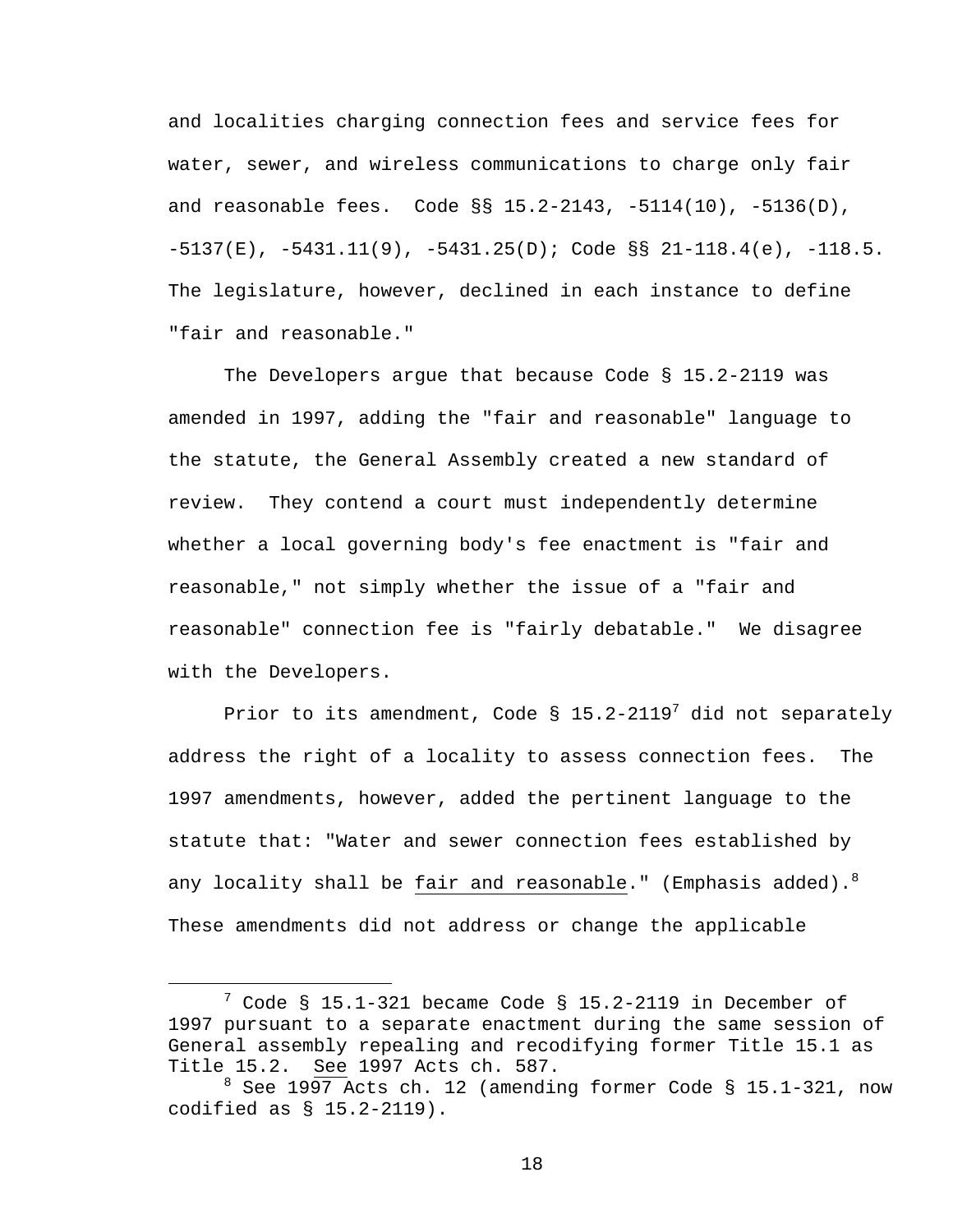standard of judicial review used when examining the exercise of the legislative function by a local governing body in adopting a connection fee. Upon evidence that the connection fee is not "fair and reasonable," and corresponding evidence that the adopted fee does meet that standard, the courts' function upon judicial review is to determine if the evidence that the fee is "fair and reasonable" makes the issue "fairly debatable." Application of that standard in this case indicates the trial court did not err in granting the demurrer as to the Code § 15.2-2119 claim.

A public body's statutory obligation to charge "fair and reasonable" fees is a delegation of authority by the General Assembly which includes a certain amount of discretion. See Central Tel. Co. of Va. v. Corporation Comm'n, 219 Va. 863, 874, 252 S.E.2d 575, 581 (1979) (In performance of its statutory mandate to fix "just and reasonable" rates for a public utility, the State Corporation Commission "exercises a legislative function . . . which involves a reasonable amount of discretion."). When the General Assembly permits a governmental entity to act with discretion, without further statutory guidance, we presume that such action is valid and reasonable unless the party disputing the action presents unchallenged evidence of unreasonableness. See Robertson, 266 Va. at 532-33, 587 S.E.2d at 575. Even though the trial court's opinion does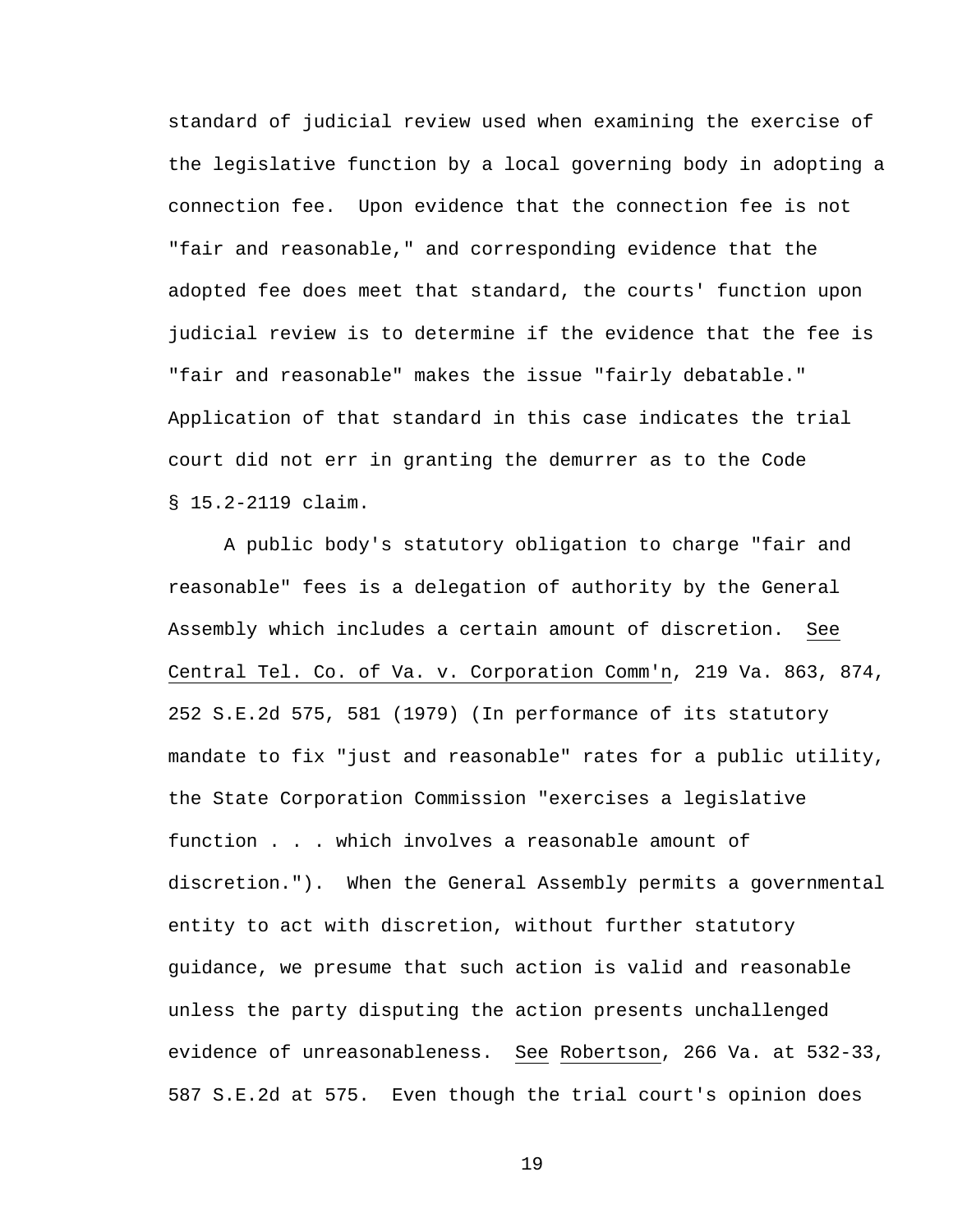not elaborate on the facts weighed on demurrer, the record reflects the trial court considered not only the factual allegations in the Developers' pleadings, but also the facts represented by the documents incorporated into the pleadings: the Dolecki Report and the County Report. See City of Chesapeake v. Cunningham, 268 Va. 624, 633, 604 S.E.2d 420, 426 (2004) ("Where no evidence is taken . . . the trial court, and the appellate court upon review, must rely solely upon the pleadings (which include[] the voluminous attachments in this case) in resolving the issue presented.").

The Developers' pleading, including the Dolecki Report, alleged facts, which if true, arguably constitute "probative evidence" that the fees set by the 2001 Ordinances were not fair and reasonable. For purposes of a demurrer, the Developers showed they extended sewer lines to their properties at their own considerable expense, but then paid the County \$7,400,000 in sewer connection fees without receiving any benefit. They also alleged that if the cost of the sewer improvements were divided by the number of property owners connecting to the bond-financed system and receiving benefit therefrom, the actual cost per connection should be \$15,000, not \$4,000. While the contrast is not as stark regarding water connection fees, the Developers make similar allegations which we must accept as true for purposes of a demurrer. See Arlington Yellow Cab Co. v.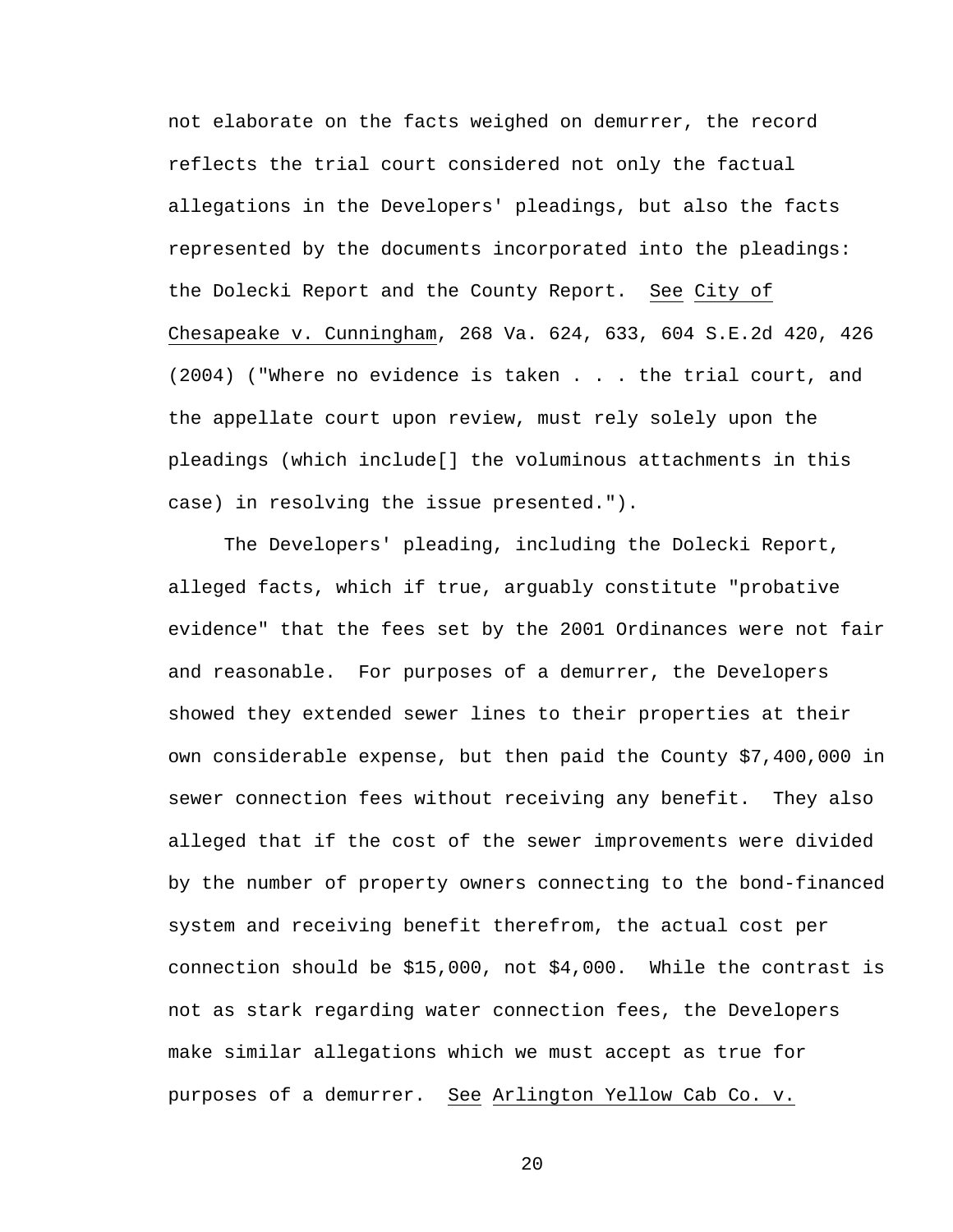Transportation, Inc., 207 Va. 313, 318-19, 149 S.E.2d 877, 881 (1966).

Taking the facts alleged but not the conclusions of law presented as true for purposes of the demurrer, the Developers set out facts representing the unreasonableness of the connection fees. Unless there were contrasting facts presented of reasonableness, these allegations would be sufficient to survive a demurrer because the issue could not be "fairly debatable." However, by incorporating the County Report in their pleading, the Developers also presented facts showing the reasonableness of the fees to the trial court.

The County Report summarized the Board's policy decisions with regard to financing the County's water and sewer systems:

- Operating expenses should be covered by user fees.
- Capital expenses should be covered by connection fees.

. . . .

• No general fund monies should be used to supplement the Public Utilities budget.

. . . .

[T]he goal of the utility system is to become self sustaining. In order to achieve that goal, the water and sewer connection fees need to be increased to cover the existing debt . . . .

The County Report concluded that in order to meet the policy goal of having a self-sufficient utility system, the water and sewer fees would need to be increased to \$4,610 and \$6,158,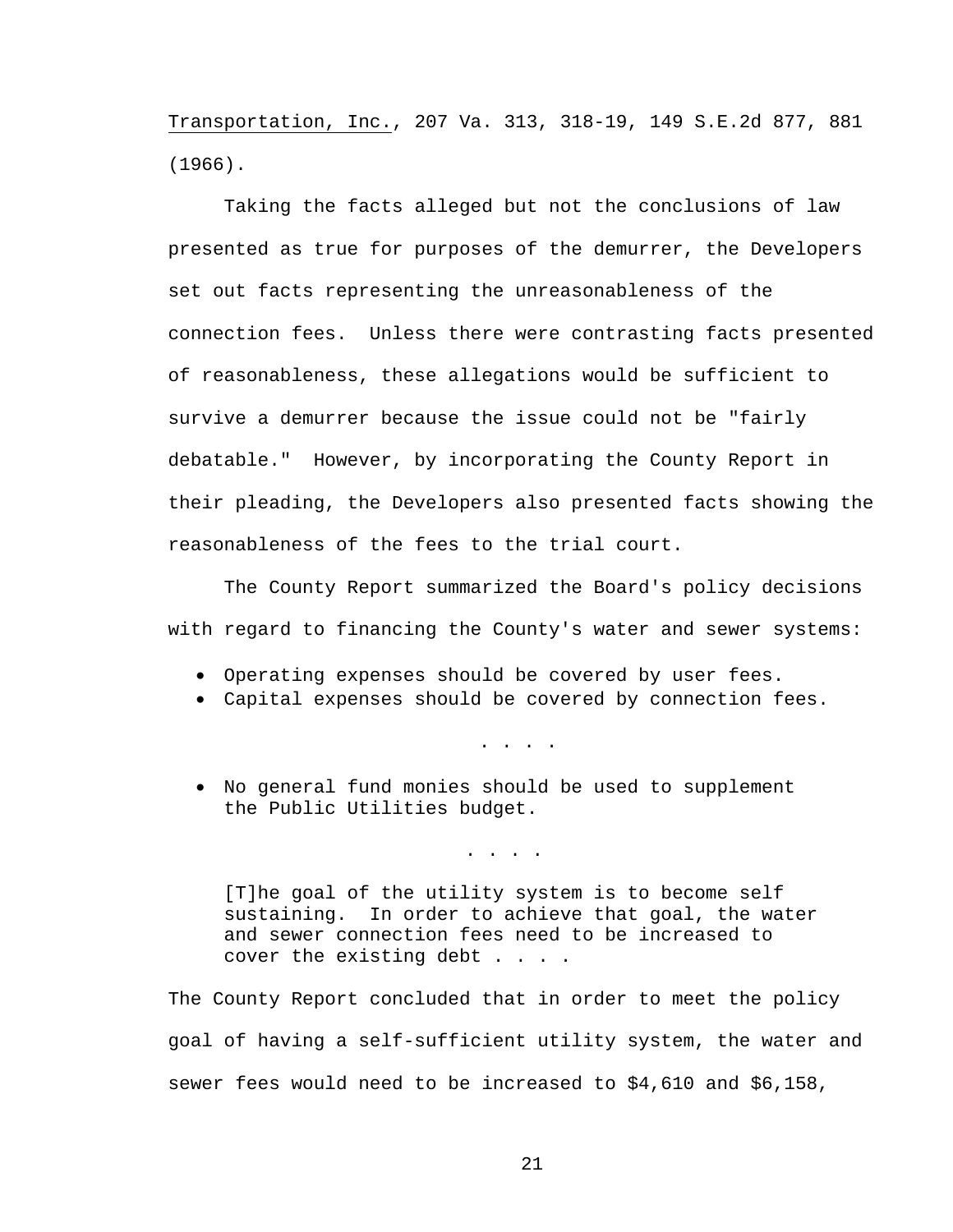respectively. Instead of increasing the connection fees to the amount needed to fully support the bond indebtedness, the County raised its connection fees to \$4,000 per connection in the 2001 Ordinances.

The Developers' pleading, through the County Report, thus placed before the trial court facts showing that the connection fees established by the 2001 Ordinances were a uniform amount to all new customers countywide, were less than the actual system costs and were solely dedicated to retiring the utility bond issue. The County Report thus presented facts showing that the 2001 Ordinances were fair and reasonable in rebuttal to the allegations of unreasonableness in the pleadings and the Dolecki Report.

The trial court thus had before it facts reflecting that the fees were not "fair and reasonable" and offsetting facts showing that the fees were reasonable as its letter opinion notes: "the facts stated by Eagle Harbor . . . would appear to support the very debatability of the County's enactment of the fees." As such, there was "evidence of reasonableness . . . sufficient to make the question fairly debatable," thus "the legislative action must be sustained." Robertson, 266 Va. at 533, 587 S.E.2d at 575 (internal quotation marks omitted). Accordingly, the trial court did not err in sustaining the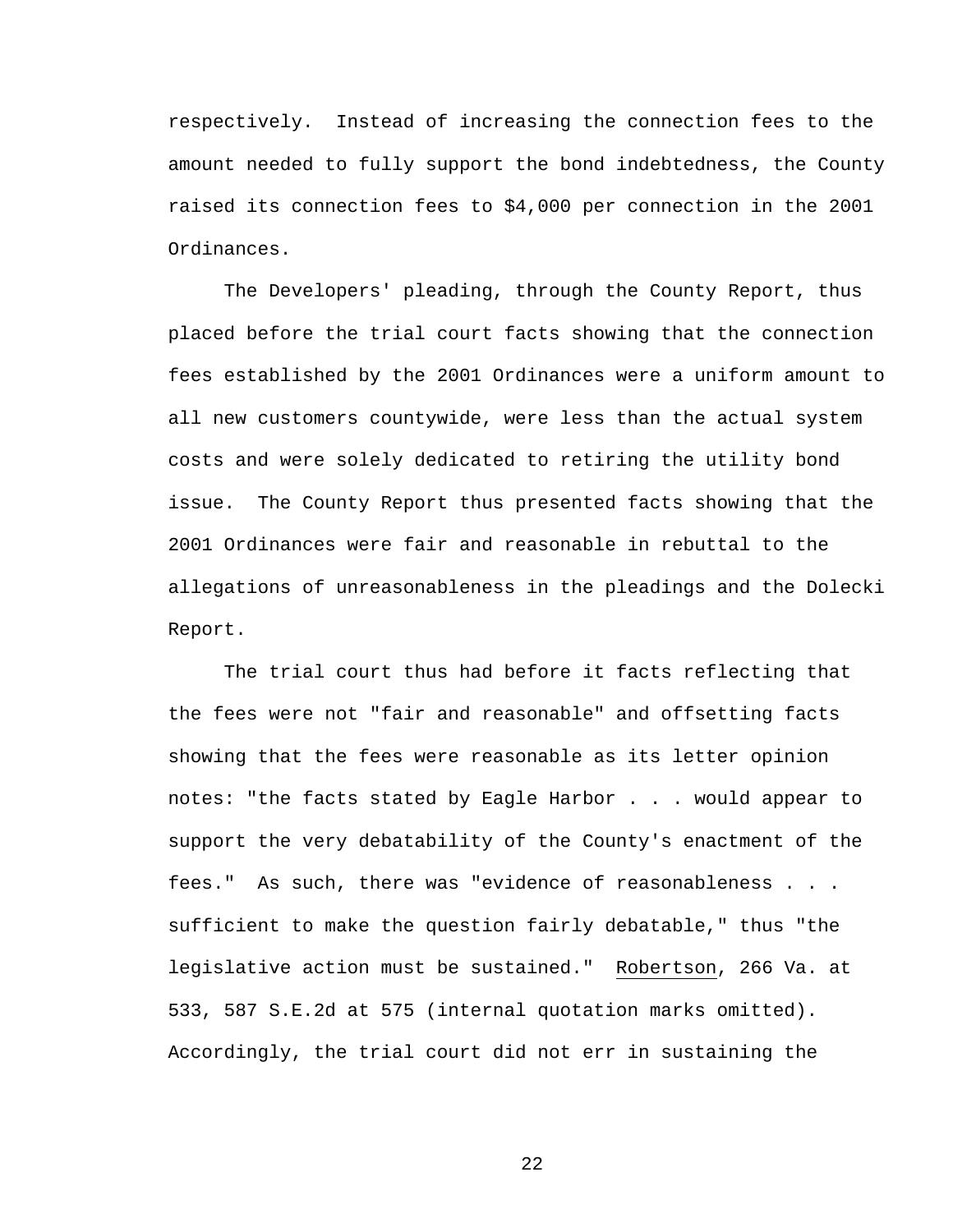demurrer regarding the Developers' argument under Code § 15.2- 2119.

### C. TRIAL COURT'S FAILURE TO HEAR EVIDENCE

 The Developers also assign error by contending the trial court had an insufficient evidentiary basis upon which it could sustain the County's demurrer and the trial court therefore could not rule as a matter of law without taking evidence on the issue of reasonableness. The Developers aver that Concerned Taxpayers v. County of Brunswick, 249 Va. 320, 327, 455 S.E.2d 712, 716 (1995), establishes a rule requiring an evidentiary proceeding beyond the pleadings and argue "the trial court must hear and compare the evidence in order to determine whether a legislative action's validity is 'fairly debatable.' "

 In many cases, the Developers' argument would be accurate as a practical matter because the facts alleged could not be deemed sufficient to rule as a matter of law at the demurrer stage since there is no venue for a defendant's factual presentation. In evaluating a plaintiff's pleading upon demurrer, the only factual allegations before the court would be those alleged by that pleading. If those factual allegations, deemed true, established the plaintiff's prima facie case and required a rebuttal for determining the merits, the trial court could not act without the taking of evidence.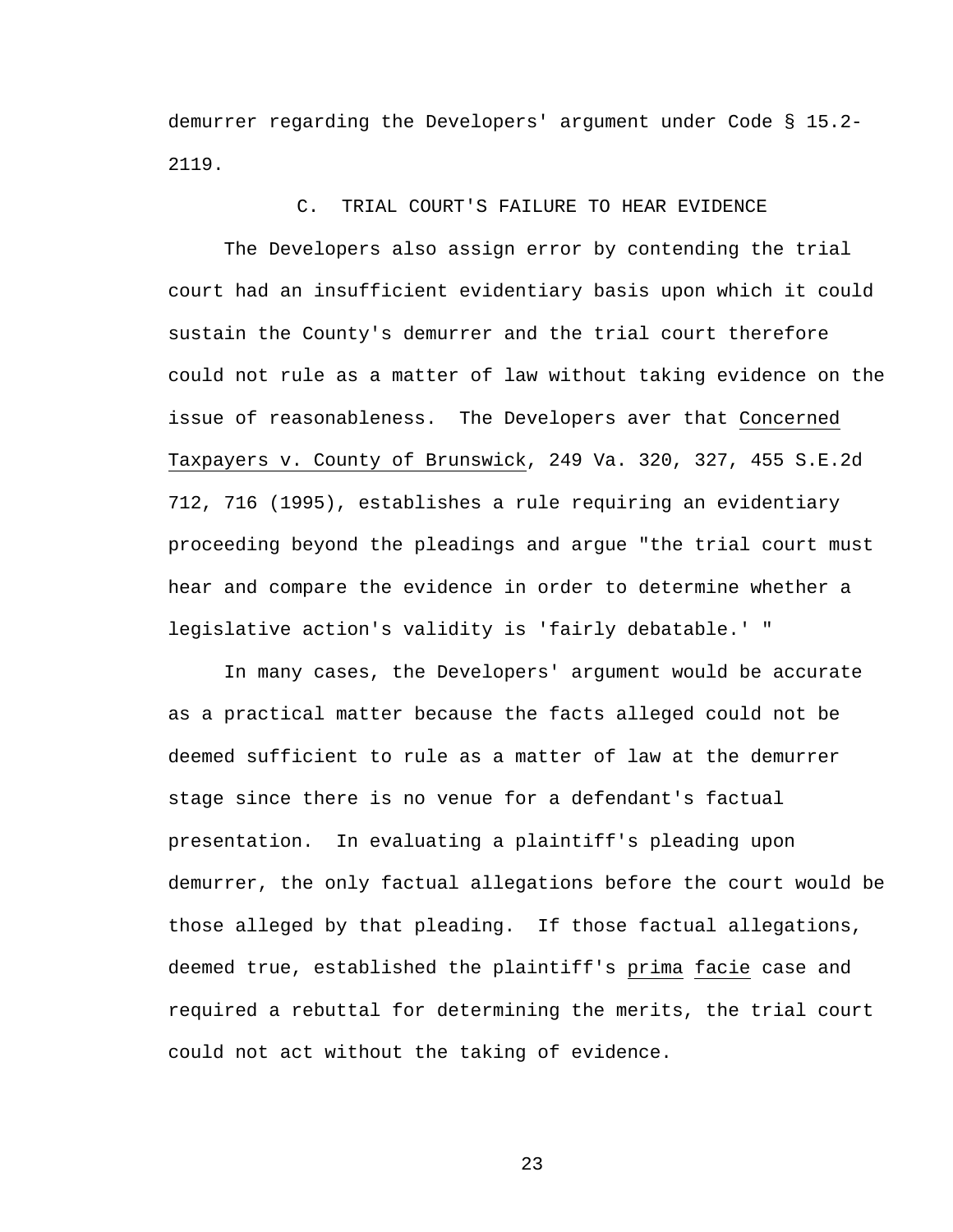However, in the case at bar, the Developers not only made allegations of fact in their pleading, but enlarged the scope of facts before the trial court by incorporation of the Dolecki Report and the County Report. As noted earlier, the trial court was entitled to consider these documents in its determination of the demurrer. See City of Chesapeake, 268 Va. at 633, 604 S.E.2d at 426.

 By virtue of the extended nature of the Developers' pleading with the incorporated reports, the trial court was in a unique position in the consideration of the demurrer to have evidence of the purported unreasonable nature beyond the bare allegations in the pleadings as part of the record for decision. As discussed above, the trial court had facts showing the unreasonable nature of the 2001 Ordinances in the Dolecki Report which was met with facts reflecting reasonableness in the County Report. The Developers chose to put these facts before the trial court through the structure of their filing and cannot now complain regarding the trial court's consideration of them. In effect, the Developers presented both sides of the evidentiary issue through their filing which was adequate for the trial court to determine the 2001 Ordinances were "fairly debatable" and resolve the issue on demurrer. Unlike the parties in Concerned Taxpayers, the Developers here put an adequate